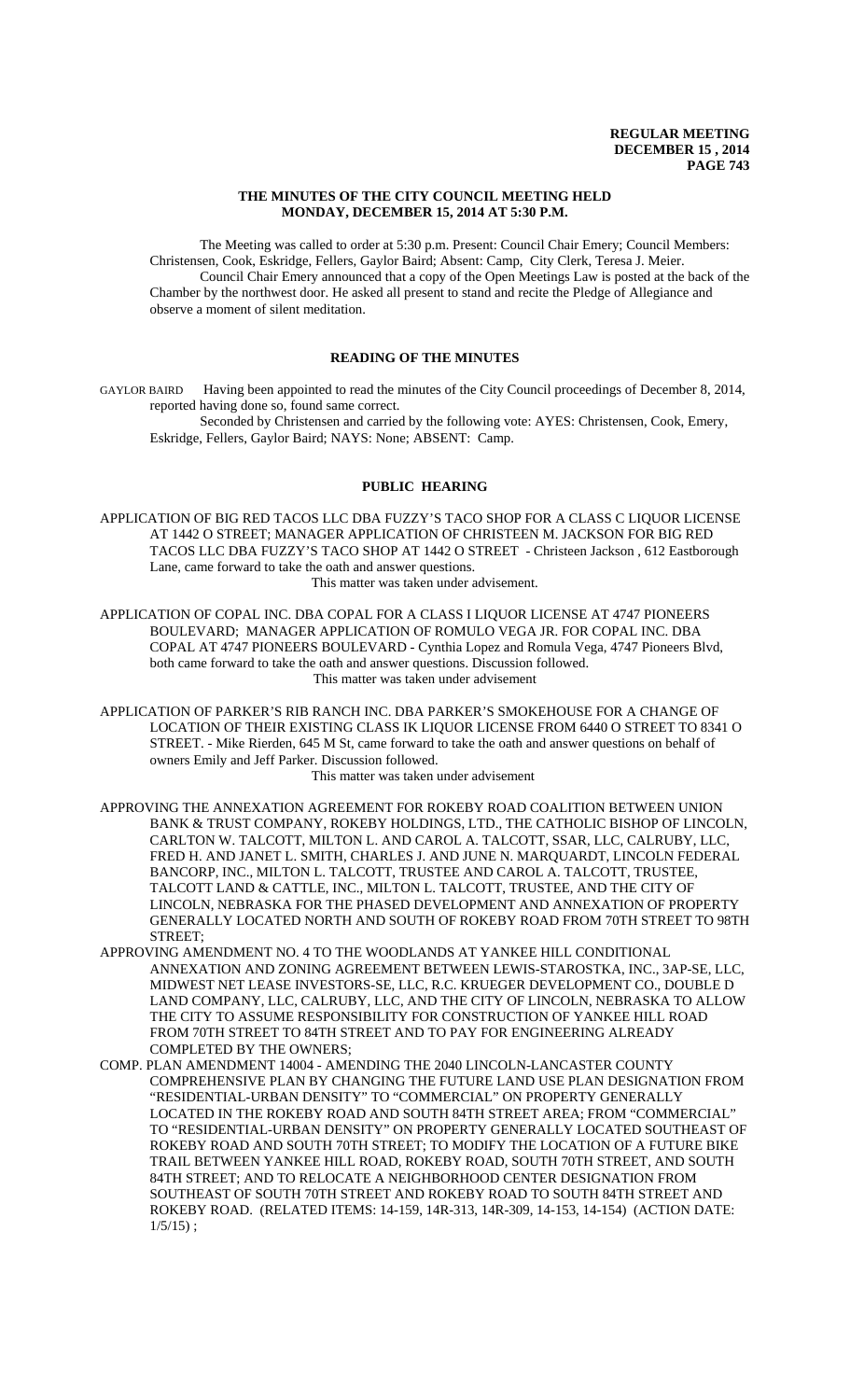ANNEXATION 14004 - AMENDING THE LINCOLN CORPORATE LIMITS MAP BY ANNEXING APPROXIMATELY 27 ACRES OF PROPERTY GENERALLY LOCATED AT SOUTH 70TH STREET AND ROKEBY ROAD;

CHANGE OF ZONE 14017 - APPLICATION OF ROKEBY HOLDINGS, LLC FOR A CHANGE OF ZONE FROM AG AGRICULTURAL DISTRICT TO R-3 RESIDENTIAL DISTRICT ON PROPERTY GENERALLY LOCATED AT SOUTH 70TH STREET AND ROKEBY ROAD. (RELATED ITEMS: 14- 159, 14R-313, 14R-309, 14-153, 14-154) - Kent Seacrest, 1111 Lincoln Mall, came forward to answer questions and stated he is representing 14 different property owners on 12 different tracts of real estate. He requested a continuation of the public hearing until 01/05/15 as one of the owners is deceased. Discussion followed.

This matter was taken under advisement

APPROVING A CABLE TELEVISION FRANCHISE AGREEMENT FOR A 15 YEAR TERM BETWEEN THE CITY OF LINCOLN AND WINDSTREAM NEBRASKA, INC. TO PROVIDE CABLE TELEVISION SERVICES AND PRODUCTS TO THE CITIZENS OF LINCOLN;

APPROVING A CONDUIT SYSTEM LEASE AGREEMENT FOR A TEN YEAR TERM BETWEEN THE CITY OF LINCOLN AND WINDSTREAM NEBRASKA, INC. TO OCCUPY SPACE IN THE CITY'S LINCOLN TECHNOLOGY IMPROVEMENT DISTRICT CONDUIT SYSTEM PURSUANT TO THE TERMS AND CONDITIONS IN THE AGREEMENT - Steve Huggenberger, City Law Dept., came

forward and gave a brief summary of the Windstream franchise agreement and to answer questions. David Young, Public Works, came forward and outlined how the conduit system lease is provided to telecommunications providers so they can lower the cost of constructing new fiber optic based networks around the City.

Don Costello, 2141 Bradfield Dr, came forward in opposition to the proposed 15 year contract with Windstream.

Brian Brooks, 1440 M St, came forward representing Windstream. He stated he believes their product offers the features and services customers want today and are expected to launch  $2<sup>nd</sup>$  quarter. Discussion followed.

Bill Austin, 1248 O St, came forward representing Time Warner Cable. He stated that Time Warner was not here to object to the issuance of another cable franchise, provided it is based on competitively neutral terms. Discussion followed.

Steve Clemons, 4151 S 31<sup>st</sup> St, came forward to comment on the importance of the City having definite input regarding any franchise contract.

Steve Huggenberger, City Law Dept., came forward to address some additional questions. He said that provisions of the franchise agreement with Windstream may not be identical to Time Warner, but they are comparable. Discussion followed.

This matter was taken under advisement

APPROVING A CONDUIT SYSTEM LEASE AGREEMENT FOR A TEN YEAR TERM BETWEEN THE CITY OF LINCOLN AND CENTURYLINK COMMUNICATIONS, LLC TO OCCUPY SPACE IN THE CITY'S LINCOLN TECHNOLOGY IMPROVEMENT DISTRICT CONDUIT SYSTEM PURSUANT TO THE TERMS AND CONDITIONS IN THE AGREEMENT - David Young, Public Works, came forward and stated this is the same agreement as with Windstream and UPN.

This matter was taken under advisement

APPROVING A CONDUIT SYSTEM LEASE AGREEMENT FOR A 25 YEAR TERM BETWEEN THE CITY OF LINCOLN AND THE BOARD OF REGENTS OF THE UNIVERSITY OF NEBRASKA TO OCCUPY SPACE IN THE CITY'S LINCOLN TECHNOLOGY IMPROVEMENT DISTRICT CONDUIT SYSTEM PURSUANT TO THE TERMS AND CONDITIONS IN THE AGREEMENT - David Young, Public Works, came forward and stated that this is a license agreement and not a lease agreement between the City and the University.

Steve Huggenberger, City Law, Dept., came forward and stated the documents should reflect that this is a license agreement and not a lease agreement. Discussion followed. This matter was taken under advisement

AUTHORIZING THE ISSUANCE OF TAX ALLOCATION BONDS WITH A TOTAL NOT TO EXCEED THE AMOUNT OF \$7 MILLION FOR THE CITY OF LINCOLN, ASPEN HEIGHTS REDEVELOPMENT PROJECT IN GREATER DOWNTOWN LINCOLN;

APPROVING THE ASPEN HEIGHTS REDEVELOPMENT PROJECT REDEVELOPMENT AGREEMENT BETWEEN BRECKENRIDGE GROUP LINCOLN NEBRASKA, LLC, AND THE CITY OF LINCOLN RELATING TO THE REDEVELOPMENT OF PROPERTY GENERALLY BOUNDED BY Q STREET, O STREET, 17TH STREET, AND ANTELOPE VALLEY PARKWAY;

AMENDING THE FY 14/15 CIP TO AUTHORIZE AND APPROPRIATE \$7 MILLION IN TIF FUNDS FOR THE ASPEN HEIGHTS REDEVELOPMENT PROJECT ON PROPERTY GENERALLY LOCATED BETWEEN Q STREET, O STREET, 17TH STREET, AND ANTELOPE VALLEY PARKWAY. - David Landis, Director of Urban Development, stated that this was a planned amendment initially shown in November. They have now reached the conclusion of negotiations and are now presenting the redevelopment agreement. Discussion followed.

Tom Huston, 233 S 13<sup>th</sup> St, Ste, 19, came forward and stated that the delay in this presentation may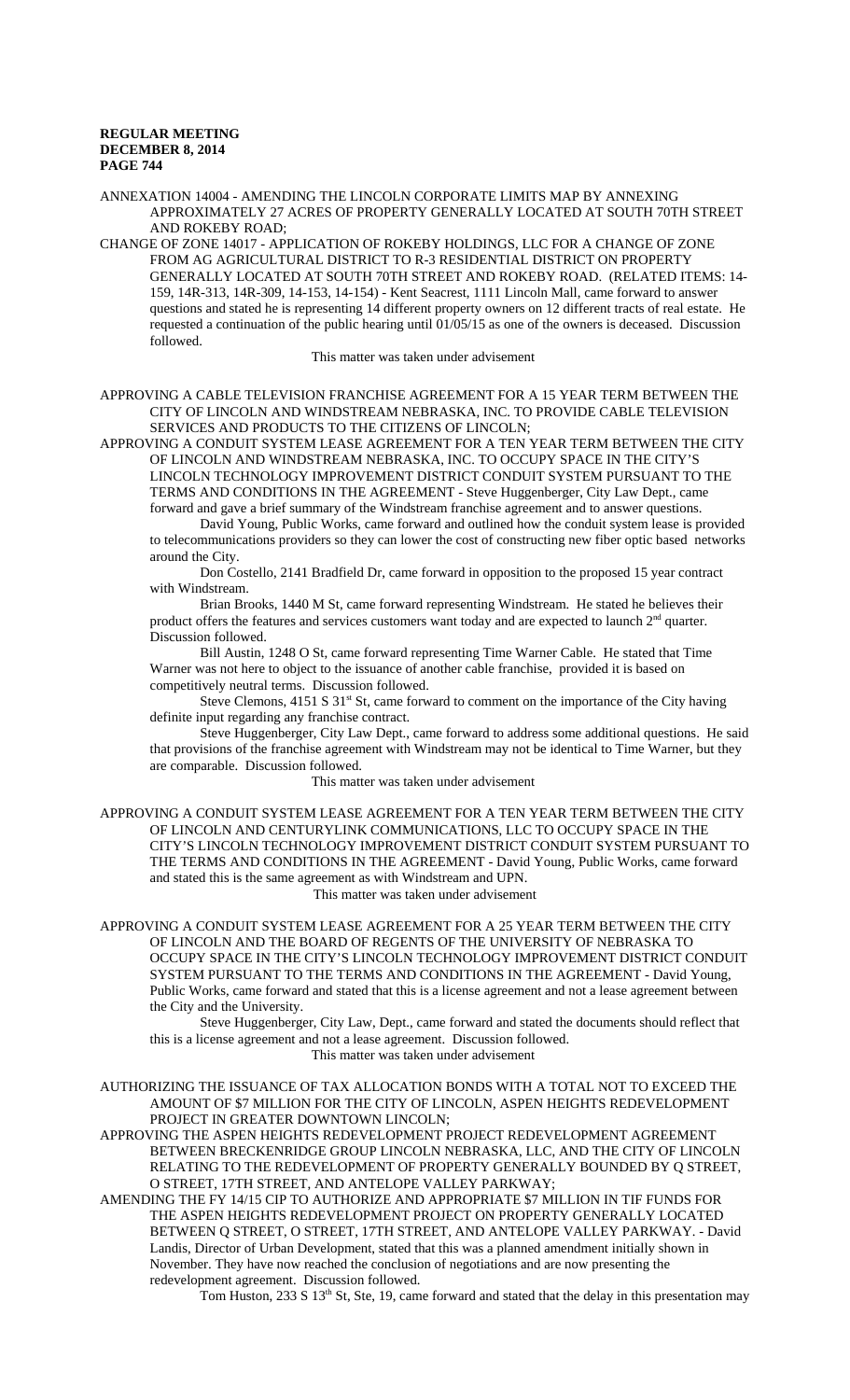be due to the project going back to the Urban Design Committee in September, October and November. He requested that Council take action on this redevelopment agreement tonight.

Karen Griffin, 2900 S 31 St., current president of the Great Plains Trails Network, wanted to offer their support of this project. Discussion followed.

Gary Bentrup, 3936 Dudley St, with the Mayor's Pedestrian & Bicycle Committee, came forward to offer committee support of this project.

David Landis, Urban Development Director, came forward and clarified that the developer will maintain street scape improvements.

This matter was taken under advisement.

APPROVING THE FIRST AMENDMENT AND RESTATEMENT OF CONDITIONAL ANNEXATION AND ZONING AGREEMENT BETWEEN SOUTHWOOD LUTHERAN CHURCH, MERIDIAN CORPORATION, SUNDANCE, LLC, AND THE CITY OF LINCOLN, NEBRASKA TO REVISE PROVISIONS REGARDING THE TIMING FOR THE DESIGN, GRADING, AND CONSTRUCTION OF ROADS, WATER, AND SANITARY SEWER INFRASTRUCTURE AND THE RESPONSIBILITY FOR FUNDING SUCH COSTS ON PROPERTY GENERALLY LOCATED AT SOUTH 40TH STREET AND ROKEBY ROAD - Kent Seacrest, 1111 Lincoln Mall, came forward representing property owners, Southwood Lutheran Church, Meridian and Sundance LLC.

David Cary, Planning Dept., came forward to answer questions and stated the advantage to the City is the we are only paying for the products needed at this time to move forward on this project. This matter was taken under advisement

COMP. PLAN CONFORMANCE 14022 - APPROVING AN AMENDMENT TO THE ANTELOPE VALLEY REDEVELOPMENT PLAN TO ADD THE "23RD & O STREET PROJECT" TO REHABILITATE AND EXPAND AN EXISTING RETAIL BUILDING FOR A HEALTH CLINIC ON APPROXIMATELY TWO ACRES OF PROPERTY GENERALLY LOCATED AT 2301 O STREET AND THE ADJACENT RIGHTS-OF-WAY. (11/24/14 - P.H. & ACTION CONT'D FOR 2 WEEKS TO 12/8/14) (12/08/14 - P.H. & ACTION CONT'D FOR 1 WEEK TO 12/15/14) - David Landis, Urban Development Director, came forward to state they are drafting the legal grounds with the current owners for redevelopment He presented current designs of what the building could look like. Discussion followed.

Mark Hunziker, 1248 O St., Ste 600, representing the owners of the property, came forward to answer questions.

This matter was taken under advisement

APPROVING AN AMENDMENT TO THE ANNEXATION AGREEMENT BETWEEN THE CITY OF LINCOLN AND COUNTRY MEADOWS HOMEOWNERS ASSOCIATION, INC. REGARDING THE RECONSTRUCTION OF ROADWAYS WITHIN THE COUNTRY MEADOWS SUBDIVISION - Roger Figard, Public Works, came forward and gave a brief overview of the progress of this project.

Tom Huston, 233 S 13<sup>th</sup> St.,Ste 1900, came forward on behalf of the Country Meadows Homeowners Association and said the volunteers who serve on the board should get all the credit, they have been working on this project for the last 4 years.

Ken Kera, no address given, came forward in opposition of residents of County Meadows sharing the cost of replacing public streets.

Roger Figard, Public Works, came forward to clarify why residents are assessed for these improvements. Discussion followed.

Tom Huston, 233 S 13<sup>th</sup> St., Ste 1900, came forward with research on the percentages of private and City contributions.

This matter was taken under advisement

APPROVING A CONTRACT BETWEEN THE CITY OF LINCOLN AND CONTINUUM EMPLOYEE ASSISTANCE TRAINING CONSULTING FOR EMPLOYEE ASSISTANCE PROGRAM SERVICES FOR A THREE-YEAR PERIOD FROM JANUARY 1, 2015 THROUGH DECEMBER 31, 2017 - Doug McDaniel, Human Resources Director, came forward to answer questions.

This matter was taken under advisement

APPROVING AN AGREEMENT BETWEEN THE CITY OF LINCOLN AND WESTERN PATHOLOGY CONSULTANTS, INC. FOR DRUG AND ALCOHOL TESTING SERVICES FOR THE PERIOD OF JANUARY 1, 2015 THROUGH DECEMBER 31, 2017 - Doug McDaniel, Human Resources Director, came forward to answer questions.

This matter was taken under advisement

APPROVING HOLT ENTERPRISES LLC DBA PAUL'S PUB AS A KENO SATELLITE SITE AT 5250 CORNHUSKER HIGHWAY - Katrina Coffey, 11248 John Gault Blvd, Omaha, NE, came forward to answer questions.

This matter was taken under advisement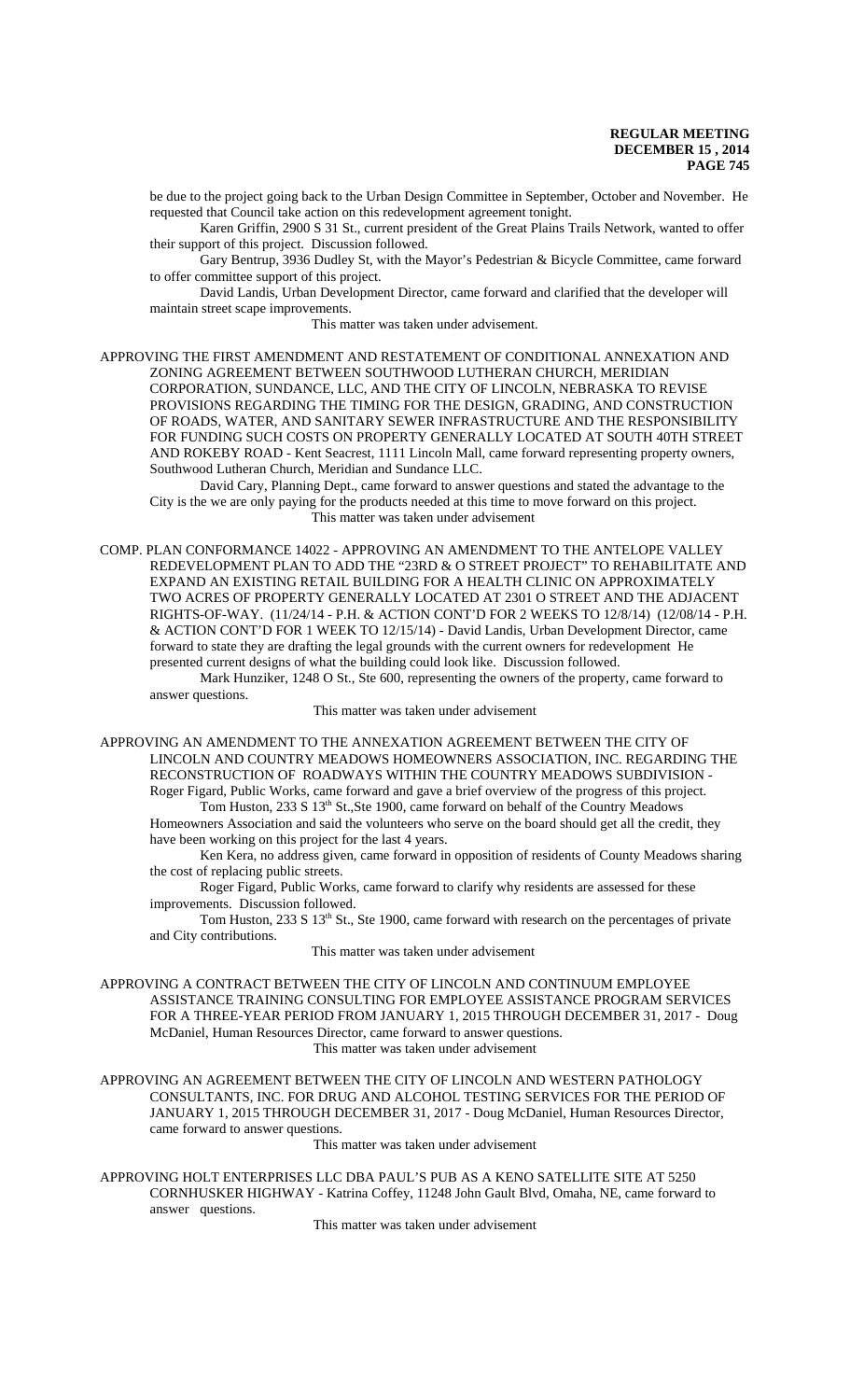A RESOLUTION TO ESTABLISH THE MAYOR'S BASE SALARY AT \$83,000 FOR 2015/16 AND THEREAFTER TO ADJUST THE BASE SALARY BY THE CPI-U FOR EACH SUCCEEDING YEAR -

Doug McDaniel, Human Resources Director, stated that this resolution is an increase in the position's base salary so that direct compensation is not negatively impacted.

Don Taute, City Law Dept., stated that the City Charter requires that this action must be taken prior to January1st and before the next Mayoral term. He said there is a constitutional provision that the salary of an elected official cannot be adjusted once they are in office. This matter was taken under advisement

ASSESSING THE COSTS INCURRED FOR CUTTING, CLEARING AND REMOVING WEEDS AGAINST THE VARIOUS BENEFITTED PROPERTIES FOR THE PERIOD OF JANUARY 1, 2014 THROUGH DECEMBER 31, 2014 - Brent Meyer, Weed Superintendent for Lincoln Lancaster Weed Dept., came forward with the final number of 147 properties as of December 3rd that need to be assessed. This matter was taken under advisement

APPROVING A CONTRACT AGREEMENT BETWEEN THE CITY OF LINCOLN AND GILLIG CORPORATION FOR THE ANNUAL SUPPLY OF TRANSIT BUS TRANSMISSION REBUILD - STARTRAN, PURSUANT TO BID NO. 14-205, FOR A TWO YEAR TERM WITH THE OPTION TO RENEW FOR ONE ADDITIONAL TWO YEAR TERM - Bob Walla, Assistant City Purchasing Agent, came forward to answer questions.

This matter was taken under advisement

# **COUNCIL ACTION**

# **REPORTS OF CITY OFFICERS**

APPROVING A CONTRACT AGREEMENT BETWEEN THE CITY OF LINCOLN, LANCASTER COUNTY, THE LINCOLN-LANCASTER COUNTY PUBLIC BUILDING COMMISSION, AND EXECUTIVE ANSWERING SERVICE FOR THE ANNUAL REQUIREMENTS FOR TELEPHONE ANSWERING SERVICES, PURSUANT TO BID NO. 14-236, FOR A FOUR YEAR TERM WITH THE OPTION TO RENEW FOR ONE ADDITIONAL FOUR YEAR TERM - CLERK read the following resolution introduced by, Carl Eskridge, who moved its adoption:

A-88690 BE IT RESOLVED by the City Council of the City of Lincoln, Nebraska:

That the attached Contract Agreement between the City of Lincoln, Lancaster County, the Lincoln- Lancaster County Public Building Commission, and Executive Answering Service for the annual requirements for Telephone Answering Services, pursuant to Bid No. 14-236, for a four year term with the option to renew for one additional four year term, upon the terms as set forth in said Contract Agreement, is hereby approved and the Mayor is authorized to execute the same on behalf of the City of Lincoln.

Introduced by Carl Eskridge Seconded by Christensen and carried by the following vote; AYES: Christensen, Cook, Emery, Eskridge, Fellers, Gaylor Baird; NAYS: None; ABSENT: Camp.

RESOLUTION LEVYING THE ASSESSMENTS APPROVED BY THE CITY COUNCIL SITTING AS THE BOARD OF EQUALIZATION ON DECEMBER 8, 2014 AND SETTING THE INTEREST RATE ON THOSE ASSESSMENTS FOR THE COSTS OF THE IMPROVEMENTS IN THE DOWNTOWN BUSINESS IMPROVEMENT DISTRICT, THE CORE BUSINESS IMPROVEMENT DISTRICT OVERLAY, THE DOWNTOWN MAINTENANCE DISTRICT, THE WESTHAYMARKET/ DOWNTOWN MANAGEMENT BUSINESS IMPROVEMENT DISTRICT, THE WEST HAYMARKET/ DOWNTOWN MAINTENANCE BUSINESS IMPROVEMENT DISTRICT, AND THE WEST HAYMARKET/DOWNTOWN CORE MANAGEMENT BUSINESS IMPROVEMENT DISTRICT OVERLAY - CLERK read the following resolution, introduced by Trent Fellers, who moved its adoption: A-88691 BE IT RESOLVED by the City Council of the City of Lincoln, Nebraska, that:

The special taxes assessed November 24, 2014, to pay the costs of the improvements in the Downtown Business Improvement District, the Core Business Improvement District Overlay, the Downtown Maintenance District, West Haymarket/Downtown Management Business Improvement District, West Haymarket/Downtown Maintenance Business Improvement District, West Haymarket/Downtown Core Management Business Improvement District Overlay are hereby levied and that the period of time in which the assessments are to be paid shall be one (1) year.

Introduced by Trent Fellers

Seconded by Christensen and carried by the following vote; AYES: Christensen, Cook, Emery, Eskridge, Fellers, Gaylor Baird; NAYS: None; ABSENT: Camp.

REPORT FROM CITY TREASURER OF CITY CASH ON HAND AT THE CLOSE OF BUSINESS OCTOBER 31, 2014 - CLERK presented said report which was placed on file in the Office of the City Clerk. **(5-21)**

# **PETITIONS & COMMUNICATIONS**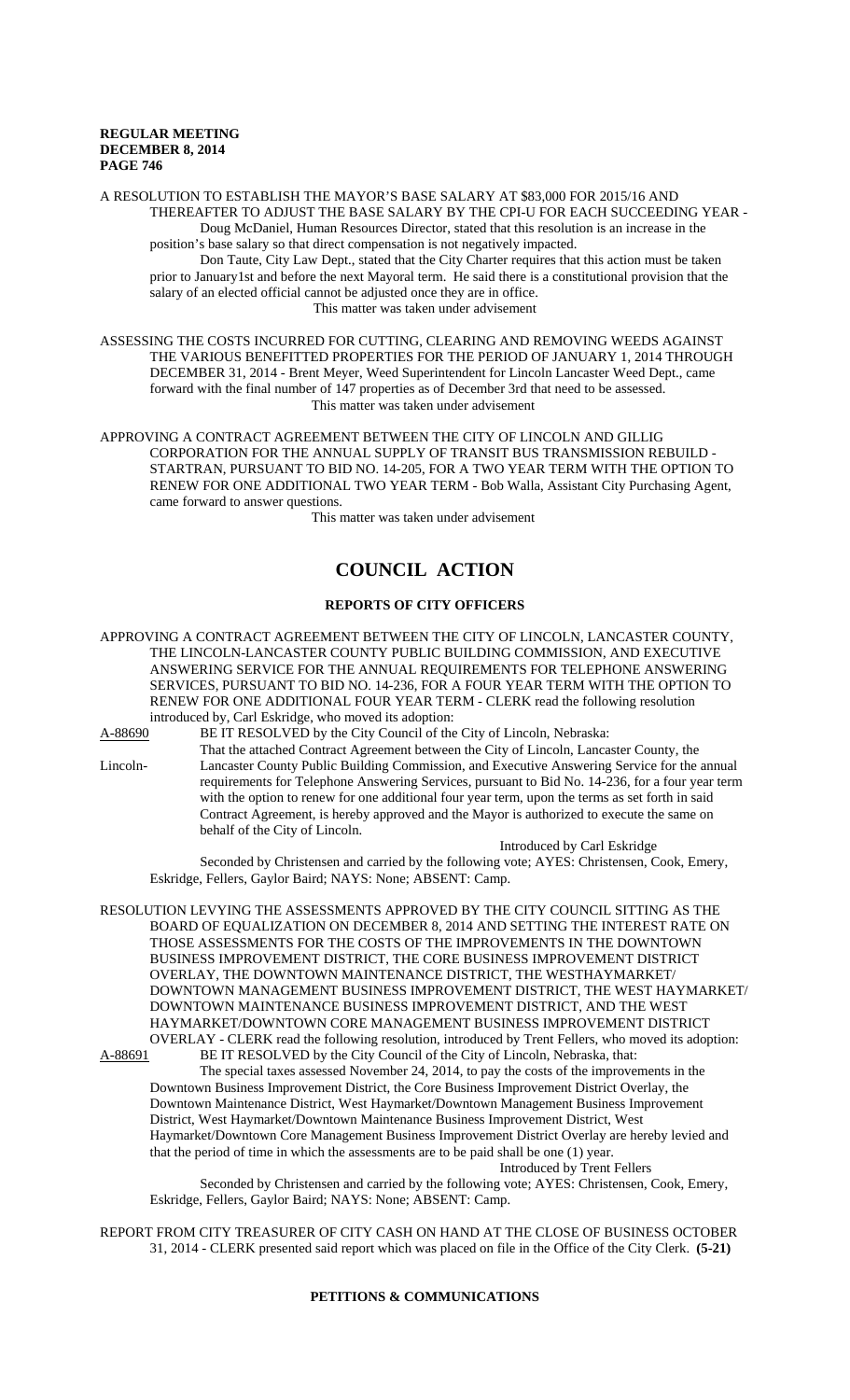#### SETTING THE HEARING DATE OF MON., JAN 5, 2015 AT 3:00 P.M. FOR THE MANAGER APPLICATION OF KAREN BRUYETTE FOR WHITEMARK ENERGY LLC DBA AS U-STOP #26 AT 8350 NORTHWOODS - CLERK read the following resolution, introduced by Trent Fellers, who moved its adoption:

A-88692 BE IT RESOLVED by the City Council, of the City of Lincoln, that a hearing date is hereby set for Monday, January 5, 2015 at 3:00 p.m. or as soon thereafter as possible in the City Council Chambers, County-City Building, 555 S. 10th Street, Lincoln, NE for the Manager Application of Karen Bruyette for U-Stop #26 at 8350 Northwoods.

If the Police Dept. is unable to complete the investigation by said time, a new hearing date will be set.

Introduced by Trent Fellers

Seconded by Christensen and carried by the following vote; AYES: Christensen, Cook, Emery, Eskridge, Fellers, Gaylor Baird; NAYS: None; ABSENT: Camp.

# SETTING THE HEARING DATE OF MON., JAN 5, 2015 AT 3:00 P.M. FOR THE APPLICATION OF HY-VEE INC. DBA HY-VEE RESTAURANT FOR A CLASS IK LIQUOR LICENSE AT 5020 N 27TH STREET -

CLERK read the following resolution, introduced by Trent Fellers, who moved its adoption:<br>A-88693 BE IT RESOLVED by the City Council, of the City of Lincoln, that a hearing date BE IT RESOLVED by the City Council, of the City of Lincoln, that a hearing date is hereby set for Monday, January 5, 2014 at 3:00 p.m. or as soon thereafter as possible in the City Council Chambers, County-City Building, 555 S. 10th Street, Lincoln, NE for the Application of Hy-Vee Inc., dba Hy-Vee

Restaurant 3 for a Class IK Liquor License located at 5020 N 27th St.

If the Police Dept. is unable to complete the investigation by said time, a new hearing date will be set.

Introduced by Trent Fellers

Seconded by Christensen and carried by the following vote; AYES: Christensen, Cook, Emery, Eskridge, Fellers, Gaylor Baird; NAYS: None; ABSENT: Camp.

#### PLACED ON FILE IN THE OFFICE OF THE CITY CLERK:

Administrative Amendment 14091 to Special Permit 872G, Firethorn CUP, approved by the acting Planning Director on Dec. 5, 2014, requested by Olsson Associates, to include an enclosed driving range hitting bay, on property generally located southwest of the intersection of Montello Road and Firethorn Lane.

#### **LIQUOR RESOLUTIONS**

APPLICATION OF BIG RED TACOS LLC DBA FUZZY'S TACO SHOP FOR A CLASS C LIQUOR LICENSE AT 1442 O STREET - CLERK read the following resolution, introduced by Trent Fellers, who moved its adoption for approval:<br>A-88694 BE IT RESOI

BE IT RESOLVED by the City Council of the City of Lincoln, Nebraska:

That after hearing duly had as required by law, consideration of the facts of this application, the Nebraska Liquor Control Act, and the pertinent City ordinances, the City Council recommends that the application of Big Red Tacos LLC dba Fuzzy's Taco Shop for a Class "C" liquor license at 1442 O Street, Lincoln, Nebraska, for the license period ending October 31, 2015, be approved with the condition that:

1. All employees must possess a valid Responsible Beverage Server/Seller Permit as required by Section 5.04.124 of the Lincoln Municipal Code.

2. The premises must comply in every respect with all city and state regulations. The City Clerk is directed to transmit a copy of this resolution to the Nebraska Liquor Control Commission.

#### Introduced by Trent Fellers

Seconded by Eskridge and carried by the following vote; AYES: Christensen, Cook, Emery, Eskridge, Fellers, Gaylor Baird; NAYS: None; ABSENT: Camp.

MANAGER APPLICATION OF CHRISTEEN M. JACKSON FOR BIG RED TACOS LLC DBA FUZZY'S TACO SHOP AT 1442 O STREET - CLERK read the following resolution, introduced by Trent Fellers, who moved its adoption for approval:<br>A-88695 WHEREAS, Big Red Tacos

WHEREAS, Big Red Tacos LLC dba Fuzzy's Taco Shop located at 1442 O Street, Lincoln, Nebraska has been approved for a Retail Class "C" liquor license, and now requests that Christeen M. Jackson be named manager;

WHEREAS, Christeen M. Jackson appears to be a fit and proper person to manage said business. NOW, THEREFORE, BE IT RESOLVED by the City Council of the City of Lincoln, Nebraska: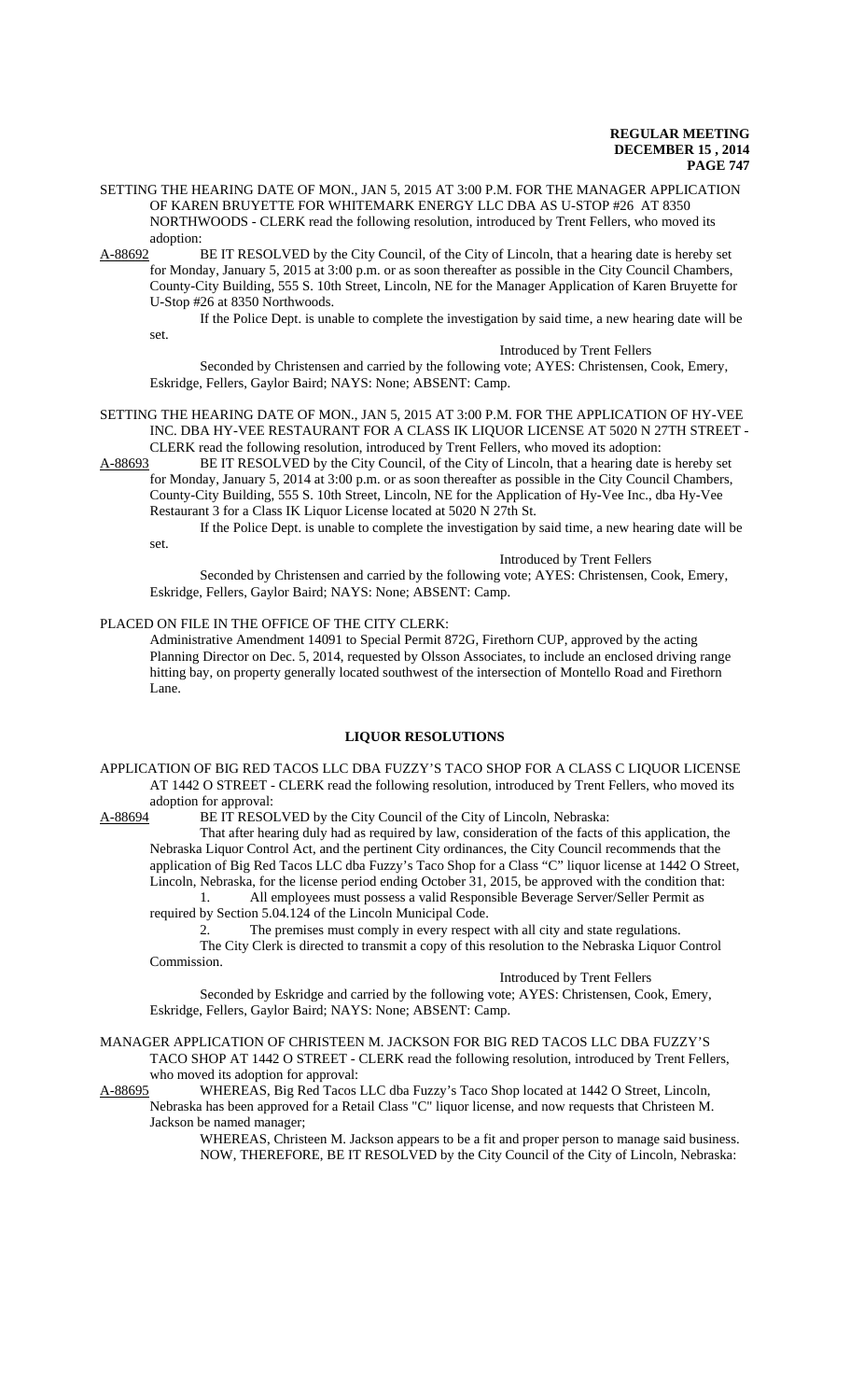That after hearing duly had as required by law, consideration of the facts of this application, the Nebraska Liquor Control Act, and the pertinent City ordinances, the City Council recommends that Christeen M. Jackson be approved as manager of this business for said licensee. The City Clerk is directed to transmit a copy of this resolution to the Nebraska Liquor Control Commission.

Introduced by Trent Fellers

Seconded by Eskridge and carried by the following vote; AYES: Christensen, Cook, Emery, Eskridge, Fellers, Gaylor Baird; NAYS: None; ABSENT: Camp.

APPLICATION OF COPAL INC. DBA COPAL FOR A CLASS I LIQUOR LICENSE AT 4747 PIONEERS BOULEVARD - CLERK read the following resolution, introduced by Trent Fellers, who moved its adoption for approval:<br>A-88696 BE IT RESO

BE IT RESOLVED by the City Council of the City of Lincoln, Nebraska:

That after hearing duly had as required by law, consideration of the facts of this application, the Nebraska Liquor Control Act, and the pertinent City ordinances, the City Council recommends that the application of Copal Inc. dba Copal for a Class "I" liquor license at 4747 Pioneers Boulevard, Lincoln, Nebraska, for the license period ending April 30, 2015, be approved with the condition that:

Applicant must successfully complete the responsible beverage server training course required by Section 5.04.035 of the Lincoln Municipal Code within 30 days of approval of this resolution. 2. All employees must possess a valid Responsible Beverage Server/Seller Permit as required by Section 5.04.124 of the Lincoln Municipal Code.

3. The premises must comply in every respect with all city and state regulations. The City Clerk is directed to transmit a copy of this resolution to the Nebraska Liquor Control

Commission. Introduced by Trent Fellers

Seconded by Eskridge and carried by the following vote; AYES: Christensen, Cook, Emery, Eskridge, Fellers, Gaylor Baird; NAYS: None; ABSENT: Camp.

MANAGER APPLICATION OF ROMULO VEGA JR. FOR COPAL INC. DBA COPAL AT 4747 PIONEERS BOULEVARD - CLERK read the following resolution, introduced by Trent Fellers, who moved its adoption for approval:

A-88697 WHEREAS, Copal Inc. dba Copal located at 4747 Pioneers Boulevard, Lincoln, Nebraska has been approved for a Retail Class "I" liquor license, and now requests that Romula Vega Jr. be named manager;

WHEREAS, Romula Vega Jr. appears to be a fit and proper person to manage said business. NOW, THEREFORE, BE IT RESOLVED by the City Council of the City of Lincoln, Nebraska: That after hearing duly had as required by law, consideration of the facts of this application, the Nebraska Liquor Control Act, and the pertinent City ordinances, the City Council recommends that Romula Vega Jr. be approved as manager of this business for said licensee. The City Clerk is directed to transmit a copy of this resolution to the Nebraska Liquor Control Commission.

Introduced by Trent Fellers

Seconded by Eskridge and carried by the following vote; AYES: Christensen, Cook, Emery, Eskridge, Fellers, Gaylor Baird; NAYS: None; ABSENT: Camp.

APPLICATION OF PARKER'S RIB RANCH INC. DBA PARKER'S SMOKEHOUSE FOR A CHANGE OF LOCATION OF THEIR EXISTING CLASS IK LIQUOR LICENSE FROM 6440 O STREET TO 8341 O STREET - CLERK read the following resolution, introduced by Trent Fellers, who moved its adoption for approval:<br>A-88698 l

BE IT RESOLVED by the City Council of the City of Lincoln, Nebraska:

That after hearing duly had as required by law, consideration of the facts of this application, the Nebraska Liquor Control Act, including Neb. Rev. Stat. § 53-129, and the pertinent City ordinances, the City Council recommends that the application of Parker's Rib Ranch, Inc. dba Parker's Smokehouse to move its presently licensed premises and existing Class "IK" liquor license from 6440 O Street to 8341 O Street, Lincoln, Nebraska, be approved with the condition that the premises complies in every respect with all City and State regulations.

BE IT FURTHER RESOLVED that the City Clerk is directed to transmit a copy of this resolution to the Nebraska Liquor Control Commission.

Introduced by Trent Fellers

Seconded by Eskridge and carried by the following vote; AYES: Christensen, Cook, Emery, Eskridge, Fellers, Gaylor Baird; NAYS: None; ABSENT: Camp.

## **ORDINANCES - 2<sup>ND</sup> READING & RELATED RESOLUTIONS (as required)**

APPROVING THE ANNEXATION AGREEMENT FOR ROKEBY ROAD COALITION BETWEEN UNION BANK & TRUST COMPANY, ROKEBY HOLDINGS, LTD., THE CATHOLIC BISHOP OF LINCOLN, CARLTON W. TALCOTT, MILTON L. AND CAROL A. TALCOTT, SSAR, LLC, CALRUBY, LLC, FRED H. AND JANET L. SMITH, CHARLES J. AND JUNE N. MARQUARDT, LINCOLN FEDERAL BANCORP, INC., MILTON L. TALCOTT, TRUSTEE AND CAROL A. TALCOTT, TRUSTEE, TALCOTT LAND & CATTLE, INC., MILTON L. TALCOTT, TRUSTEE, AND THE CITY OF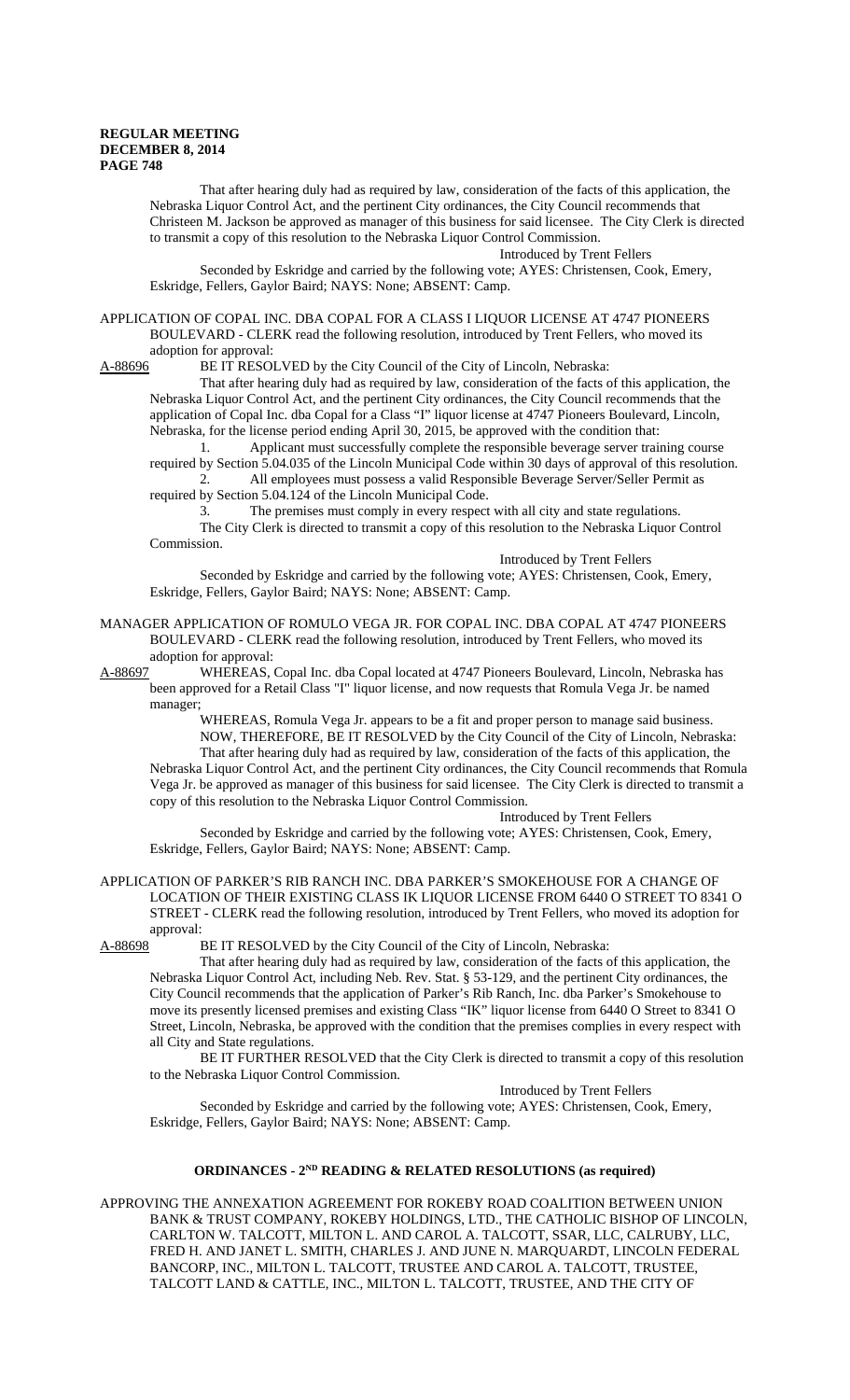LINCOLN, NEBRASKA FOR THE PHASED DEVELOPMENT AND ANNEXATION OF PROPERTY GENERALLY LOCATED NORTH AND SOUTH OF ROKEBY ROAD FROM 70TH STREET TO 98TH STREET. (RELATED ITEMS: 14-159, 14R-313, 14R-309, 14-153, 14-154) - PRIOR to reading: COOK Moved to continue Public Hearing and Action for three weeks to 01/05/15.

Seconded by Fellers and carried by the following vote; AYES: Christensen, Cook, Emery, Eskridge, Fellers, Gaylor Baird; NAYS: None; ABSENT: Camp.

CLERK Read an ordinance, introduced by Carl Eskridge, that the Annexation Agreement for Rokeby Road

Coalition, which is attached hereto, marked as Attachment "A" and made a part hereof by reference, between Union Bank & Trust Company, Rokeby Holdings, Ltd., the Catholic Bishop of Lincoln, Carlton W. Talcott, Milton L. and Carol A. Talcott, SSAR, LLC, Calruby, LLC, Fred H. and Janet L. Smith, Charles J. and June N. Marquardt, Lincoln Federal Bancorp, Inc., Milton L. Talcott, Trustee and Carol A. Talcott, Trustee, Talcott Land & Cattle, Inc., Milton L. Talcott, Trustee, and the City of Lincoln, Nebraska, outlining certain conditions and understandings relating to the annexation of approximately 26.35 acres of property generally located north and south of Rokeby Road from 70th Street to 98th Street, is approved, the second time.

- APPROVING AMENDMENT NO. 4 TO THE WOODLANDS AT YANKEE HILL CONDITIONAL ANNEXATION AND ZONING AGREEMENT BETWEEN LEWIS-STAROSTKA, INC., 3AP-SE, LLC, MIDWEST NET LEASE INVESTORS-SE, LLC, R.C. KRUEGER DEVELOPMENT CO., DOUBLE D LAND COMPANY, LLC, CALRUBY, LLC, AND THE CITY OF LINCOLN, NEBRASKA TO ALLOW THE CITY TO ASSUME RESPONSIBILITY FOR CONSTRUCTION OF YANKEE HILL ROAD FROM 70TH STREET TO 84TH STREET AND TO PAY FOR ENGINEERING ALREADY COMPLETED BY THE OWNERS. (RELATED ITEMS: 14-159, 14R-313, 14R-309, 14-153, 14-154) (ACTION DATE: 1/5/15) - PRIOR to reading:
- COOK Moved to continue Public Hearing and Action for three weeks to 01/05/15. Seconded by Fellers and carried by the following vote; AYES: Christensen, Cook, Emery, Eskridge, Fellers, Gaylor Baird; NAYS: None; ABSENT: Camp.
- COMP. PLAN AMENDMENT 14004 AMENDING THE 2040 LINCOLN-LANCASTER COUNTY COMPREHENSIVE PLAN BY CHANGING THE FUTURE LAND USE PLAN DESIGNATION FROM "RESIDENTIAL-URBAN DENSITY" TO "COMMERCIAL" ON PROPERTY GENERALLY LOCATED IN THE ROKEBY ROAD AND SOUTH 84TH STREET AREA; FROM "COMMERCIAL" TO "RESIDENTIAL-URBAN DENSITY" ON PROPERTY GENERALLY LOCATED SOUTHEAST OF ROKEBY ROAD AND SOUTH 70TH STREET; TO MODIFY THE LOCATION OF A FUTURE BIKE TRAIL BETWEEN YANKEE HILL ROAD, ROKEBY ROAD, SOUTH 70TH STREET, AND SOUTH 84TH STREET; AND TO RELOCATE A NEIGHBORHOOD CENTER DESIGNATION FROM SOUTHEAST OF SOUTH 70TH STREET AND ROKEBY ROAD TO SOUTH 84TH STREET AND ROKEBY ROAD. (RELATED ITEMS: 14-159, 14R-313, 14R-309, 14-153, 14-154) (ACTION DATE: 1/5/15) - PRIOR to reading:
- COOK Moved to continue Public Hearing and Action for three weeks to 01/05/15. Seconded by Fellers and carried by the following vote; AYES: Christensen, Cook, Emery, Eskridge, Fellers, Gaylor Baird; NAYS: None; ABSENT: Camp.
- ANNEXATION 14004 AMENDING THE LINCOLN CORPORATE LIMITS MAP BY ANNEXING APPROXIMATELY 27 ACRES OF PROPERTY GENERALLY LOCATED AT SOUTH 70TH STREET AND ROKEBY ROAD. (RELATED ITEMS: 14-159, 14R-313, 14R-309, 14-153, 14-154) - PRIOR to reading:
- COOK Moved to continue Public Hearing and Action for three weeks to 01/05/15. Seconded by Fellers and carried by the following vote; AYES: Christensen, Cook, Emery, Eskridge, Fellers, Gaylor Baird; NAYS: None; ABSENT: Camp.
- CLERK Read an ordinance, introduced by Carl Eskridge, annexing and including the below described land as part of the City of Lincoln, Nebraska and amending the Corporate Limits Map attached to and made a part of Ordinance No. 18208, to reflect the extension of the corporate limits 4 boundary of the City of Lincoln, Nebraska established and shown thereon, the second time.
- CHANGE OF ZONE 14017 APPLICATION OF ROKEBY HOLDINGS, LLC FOR A CHANGE OF ZONE FROM AG AGRICULTURAL DISTRICT TO R-3 RESIDENTIAL DISTRICT ON PROPERTY GENERALLY LOCATED AT SOUTH 70TH STREET AND ROKEBY ROAD. (RELATED ITEMS: 14- 159, 14R-313, 14R-309, 14-153, 14-154) - PRIOR to reading:
- COOK Moved to continue Public Hearing and Action for three weeks to 01/05/15. Seconded by Fellers and carried by the following vote; AYES: Christensen, Cook, Emery, Eskridge, Fellers, Gaylor Baird; NAYS: None; ABSENT: Camp.
- CLERK Read an ordinance, introduced by Carl Eskridge, amending the Lincoln Zoning District Maps adopted by reference and made a part of Title 27 of the Lincoln Municipal Code, pursuant to Section 27.05.020 of the Lincoln Municipal Code, by changing the boundaries of the districts established and shown thereon, the second time.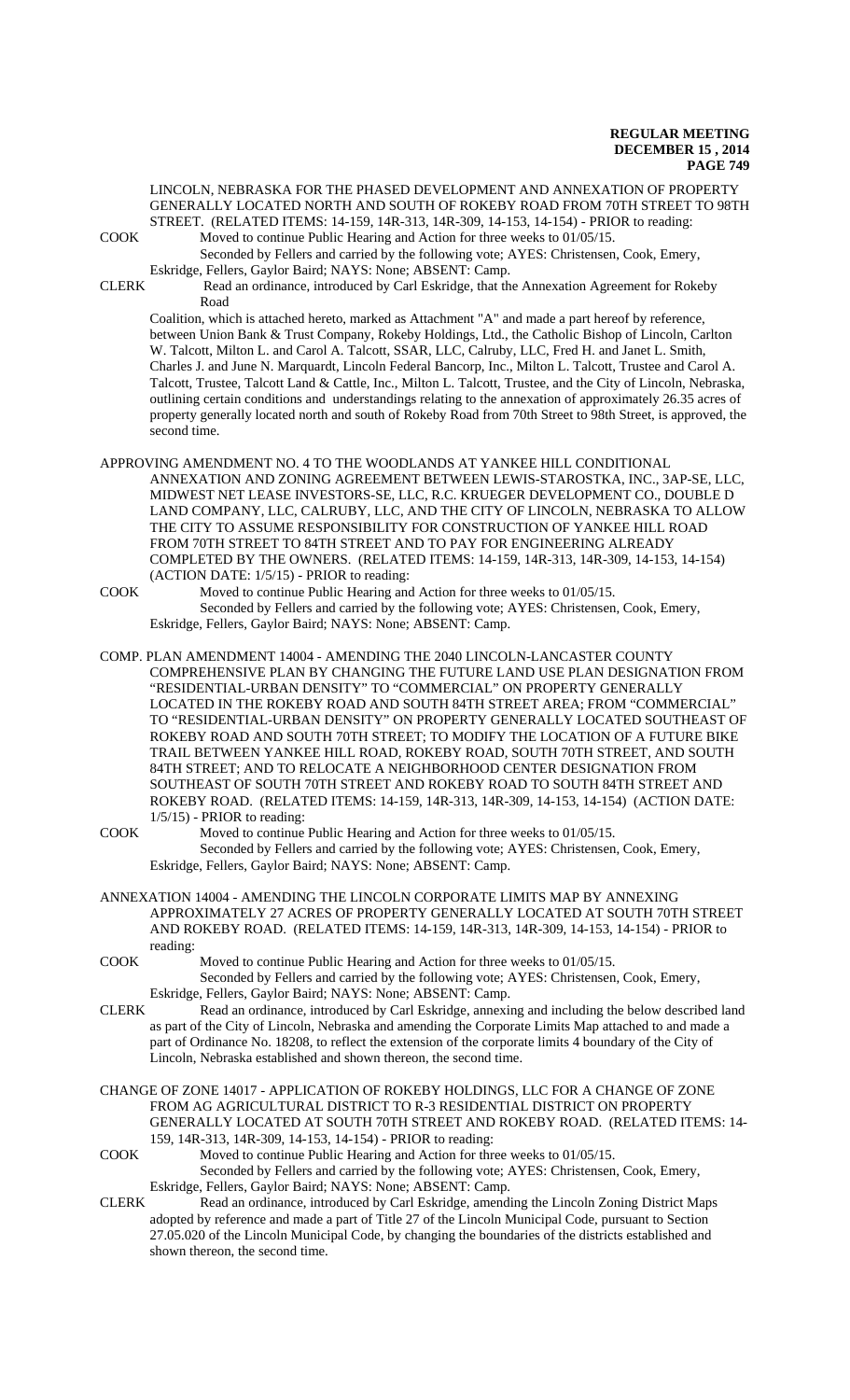- APPROVING A CABLE TELEVISION FRANCHISE AGREEMENT FOR A 15 YEAR TERM BETWEEN THE CITY OF LINCOLN AND WINDSTREAM NEBRASKA, INC. TO PROVIDE CABLE TELEVISION SERVICES AND PRODUCTS TO THE CITIZENS OF LINCOLN - CLERK read an ordinance, introduced by Carl Eskridge, granting a cable communication facility franchise to Windstream Nebraska, Inc. to provide cable television services and to maintain a cable communication facility within the City of Lincoln pursuant to and subject to the provisions of the Lincoln Municipal Code, the second time.
- APPROVING A CONDUIT SYSTEM LEASE AGREEMENT FOR A TEN YEAR TERM BETWEEN THE CITY OF LINCOLN AND WINDSTREAM NEBRASKA, INC. TO OCCUPY SPACE IN THE CITY'S LINCOLN TECHNOLOGY IMPROVEMENT DISTRICT CONDUIT SYSTEM PURSUANT TO THE TERMS AND CONDITIONS IN THE AGREEMENT - CLERK read an ordinance, introduced by Carl Eskridge, accepting and approving a Conduit System Lease Agreement between the City of Lincoln, Nebraska and Windstream Nebraska, Inc. to occupy space in the City's Lincoln Technology Improvement District conduit system for a 10 year term, the second time.
- APPROVING A CONDUIT SYSTEM LEASE AGREEMENT FOR A TEN YEAR TERM BETWEEN THE CITY OF LINCOLN AND CENTURYLINK COMMUNICATIONS, LLC TO OCCUPY SPACE IN THE CITY'S LINCOLN TECHNOLOGY IMPROVEMENT DISTRICT CONDUIT SYSTEM PURSUANT TO THE TERMS AND CONDITIONS IN THE AGREEMENT - CLERK read an ordinance, introduced by Carl Eskridge, accepting and approving a Conduit System Lease Agreement between the City of Lincoln, Nebraska and CenturyLink Communications, LLC to occupy space in the City's Lincoln Technology Improvement District conduit system for a 10 year term, the second time.
- APPROVING A CONDUIT SYSTEM LEASE AGREEMENT FOR A 25 YEAR TERM BETWEEN THE CITY OF LINCOLN AND THE BOARD OF REGENTS OF THE UNIVERSITY OF NEBRASKA TO OCCUPY SPACE IN THE CITY'S LINCOLN TECHNOLOGY IMPROVEMENT DISTRICT CONDUIT SYSTEM PURSUANT TO THE TERMS AND CONDITIONS IN THE AGREEMENT - CLERK read an ordinance, introduced by Carl Eskridge, accepting and approving a Conduit System Lease Agreement between the City of Lincoln, Nebraska and the Board of Regents of the University of Nebraska to occupy space in the City's Lincoln Technology Improvement District conduit system for a 25 year term, the second time.
- AUTHORIZING THE ISSUANCE OF TAX ALLOCATION BONDS WITH A TOTAL NOT TO EXCEED THE AMOUNT OF \$7 MILLION FOR THE CITY OF LINCOLN, ASPEN HEIGHTS REDEVELOPMENT PROJECT IN GREATER DOWNTOWN LINCOLN. (RELATED ITEMS: 14-160, 14R-314, 14R-315) -CLERK read an ordinance, introduced by Carl Eskridge, authorizing and Providing for the Issuance of City of Lincoln, Nebraska Tax Allocation Bonds, Notes or Other Obligations, in One or More Taxable or Taxexempt Series, in an Aggregate Principal Amount Not to Exceed \$7,000,000 for the Purpose of (1) Paying the Costs of Acquiring, Purchasing, Constructing, Reconstructing, Improving, Extending, Rehabilitating, Installing, Equipping, Furnishing and Completing Certain Improvements Within the City's Aspen Heights Redevelopment Project Area, Including Acquiring Any Real Estate And/or Interests in Real Estate in Connection Therewith, and (2) Paying the Costs of Issuance Thereof; Prescribing the Form and Certain Details of the Bonds, Notes or Other Obligations; Pledging Certain Tax Revenue and Other Revenue to the Payment of the Principal of and Interest on the Bonds, Notes or Other Obligations as the Same Become Due; Limiting Payment of the Bonds, Notes or Other Obligations to Such Tax Revenues; Creating and Establishing Funds and Accounts; Delegating, Authorizing and Directing the Finance Director to Exercise His Independent Discretion and Judgment in Determining and Finalizing Certain Terms and Provisions of the Bonds, Notes or Other Obligations Not Specified Herein; Taking Other Actions and Making Other Covenants and Agreements, the second time.
- APPROVING THE ASPEN HEIGHTS REDEVELOPMENT PROJECT REDEVELOPMENT AGREEMENT BETWEEN BRECKENRIDGE GROUP LINCOLN NEBRASKA, LLC, AND THE CITY OF LINCOLN RELATING TO THE REDEVELOPMENT OF PROPERTY GENERALLY BOUNDED BY Q STREET, O STREET, 17TH STREET, AND ANTELOPE VALLEY PARKWAY. (RELATED ITEMS: 14-160, 14R-314, 14R-315) - PRIOR to reading:

COOK Moved to suspend Council Rules for Bill 14R-314 to have action on this date. Seconded by Fellers and carried by the following vote; AYES: Christensen, Cook, Emery Eskridge, Fellers, Gaylor Baird; NAYS: None; ABSENT: Camp.

CLERK Read the following resolution, introduced by Carl Eskridge, who moved its adoption: A-88699 BE IT RESOLVED by the City Council of the City of Lincoln, Nebraska:

That the attached City of Lincoln Redevelopment Agreement for Aspen Heights, between the City of Lincoln, Nebraska and Breckenridge Group Lincoln Nebraska, LLC relating to the redevelopment of property generally bounded by Q Street, O Street, 17th Street, and Antelope Valley Parkway, for redevelopment of a portion of three blocks into residential buildings, and a parking garage facility including a liner building containing townhome dwelling units, upon the terms and conditions set forth in said Redevelopment Agreement, which is attached hereto marked as Attachment "A", is hereby approved and the Mayor is authorized to execute the same on behalf of the City of Lincoln.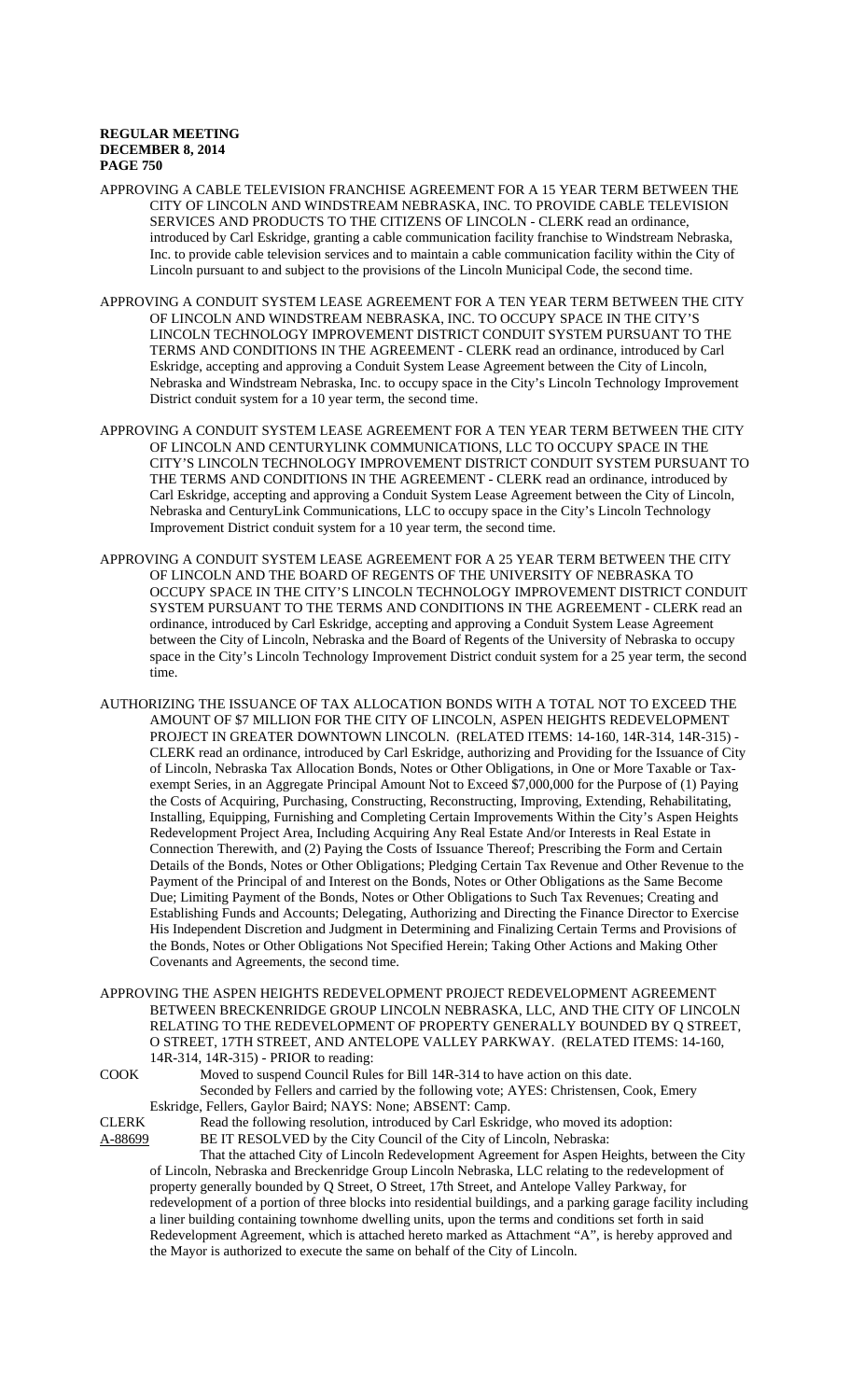The City Clerk is directed to transmit one fully executed original and one copy of said Agreement to Hallie Salem, Urban Development Department for transmittal to the parties.

Introduced by Carl Eskridge Seconded by Fellers and carried by the following vote; AYES: Christensen, Cook, Emery Eskridge, Fellers, Gaylor Baird; NAYS: None; ABSENT: Camp.

- AMENDING THE FY 14/15 CIP TO AUTHORIZE AND APPROPRIATE \$7 MILLION IN TIF FUNDS FOR THE ASPEN HEIGHTS REDEVELOPMENT PROJECT ON PROPERTY GENERALLY LOCATED BETWEEN Q STREET, O STREET, 17TH STREET, AND ANTELOPE VALLEY PARKWAY. (RELATED ITEMS: 14-160, 14R-314, 14R-315)
- APPROVING THE FIRST AMENDMENT AND RESTATEMENT OF CONDITIONAL ANNEXATION AND ZONING AGREEMENT BETWEEN SOUTHWOOD LUTHERAN CHURCH, MERIDIAN CORPORATION, SUNDANCE, LLC, AND THE CITY OF LINCOLN, NEBRASKA TO REVISE PROVISIONS REGARDING THE TIMING FOR THE DESIGN, GRADING, AND CONSTRUCTION OF ROADS, WATER, AND SANITARY SEWER INFRASTRUCTURE AND THE RESPONSIBILITY FOR FUNDING SUCH COSTS ON PROPERTY GENERALLY LOCATED AT SOUTH 40TH STREET AND ROKEBY ROAD - CLERK read an ordinance, introduced by Carl Eskridge, approving the First Amendment and Restatement of Conditional Annexation and Zoning Agreement ("Amended and Restated Agreement") to the Southwood Lutheran Church, Buckshot Farms and Sundance Conditional Annexation and Zoning Agreement ("Original Agreement") which is attached hereto, marked as Attachment "A" and made a part hereof by reference, between the City of Lincoln and Southwood Lutheran Church, Meridian Corporation, and Sundance LLC, to amend the terms and conditions contained in said Original Agreement to revise provisions regarding the timing for the design, grading, and construction of roads, water, and sanitary sewer infrastructure and the responsibility for funding such costs on property generally located at South 40th Street and Rokeby Road and repealing Ordinance No. 18710 authorizing a Water Revenue Obligation, a Sanitary Sewer Revenue Obligation, and a Highway Allocation Obligation associated with the construction of Water, Sanitary Sewer, and Street infrastructure under the Original Agreement as such obligations are no longer needed to be issued in order to fund the infrastructure, the second time.

#### **PUBLIC HEARING - RESOLUTIONS**

COMP. PLAN CONFORMANCE 14022 - APPROVING AN AMENDMENT TO THE ANTELOPE VALLEY REDEVELOPMENT PLAN TO ADD THE "23RD & O STREET PROJECT" TO REHABILITATE AND EXPAND AN EXISTING RETAIL BUILDING FOR A HEALTH CLINIC ON APPROXIMATELY TWO ACRES OF PROPERTY GENERALLY LOCATED AT 2301 O STREET AND THE ADJACENT RIGHTS-OF-WAY. (11/24/14 - P.H. & ACTION CONT'D FOR 2 WEEKS TO 12/8/14) (12/08/14 - P.H. & ACTION CONT'D FOR 1 WEEK TO 12/15/14) - CLERK read the following resolution, introduced by Roy Christensen, who moved its adoption:<br>A-88700 WHEREAS, the City Council on

WHEREAS, the City Council on July 21, 2003, adopted Resolution No. A-82222 finding an area generally bounded by C Street on the south, 17th Street on the west, the Burlington Northern Railroad on the north, and 28th Street on the east (comprising parts of the Near South, Woods Park, Malone, Clinton, Hawley, Hartley, and Downtown neighborhoods), and an area generally bounded by the Burlington Railroad on the south, Interstate 180 on the west, Salt Creek on the north, and 14th Street on the east (comprising the North Bottoms neighborhood) to be blighted and substandard as defined in the Nebraska Community Development Law (Neb. Rev. Stat. § 18-2101, et seq. as amended) and in need of redevelopment; and

WHEREAS, the City Council has previously adopted the Antelope Valley Redevelopment Plan and amendments thereto (hereinafter the "Antelope Valley Redevelopment Plan" or "Plan") including plans for various redevelopment projects within said blighted and substandard area in accordance with the requirements and procedures of the Nebraska Community Development Law; and now desires to modify said plan by establishing the "23rd and O Street Project" to rehabilitate and expand an existing retail building for a health clinic on property generally located at 2301 O Street; and

WHEREAS, the Director of the Urban Development Department has filed with the City Clerk modifications to the Redevelopment Plan contained in the document entitled Antelope Valley Redevelopment Plan for the 23rd and O Street Project which is attached hereto, marked as Attachment "A", and made a part hereof by reference, and has reviewed said plan and has found that it meets the conditions set forth in Neb. Rev. Stat. § 18-2113 (Reissue 2012); and

WHEREAS, on October 17, 2014, a notice of public hearing was mailed postage prepaid to all registered neighborhood associations located in whole or in part within one mile radius of the area to be redeveloped setting forth the time, date, place and purpose of the public hearing to be held on October 29, 2014 before the Lincoln City - Lancaster County Planning Commission regarding the proposed 23rd and O Street Project, a copy of said notice and list of said registered neighborhood associations having been attached hereto as Attachment "B" and "C" respectively; and

WHEREAS, on November 7, 2014 a notice of public hearing was mailed postage prepaid to the foregoing registered neighborhood associations setting forth the time, date, place, and purpose of the public hearing before the City Council to be held on November 24, 2014 regarding the proposed 23rd and O Street Project, a copy of said notice having been attached hereto as Attachment "D"; and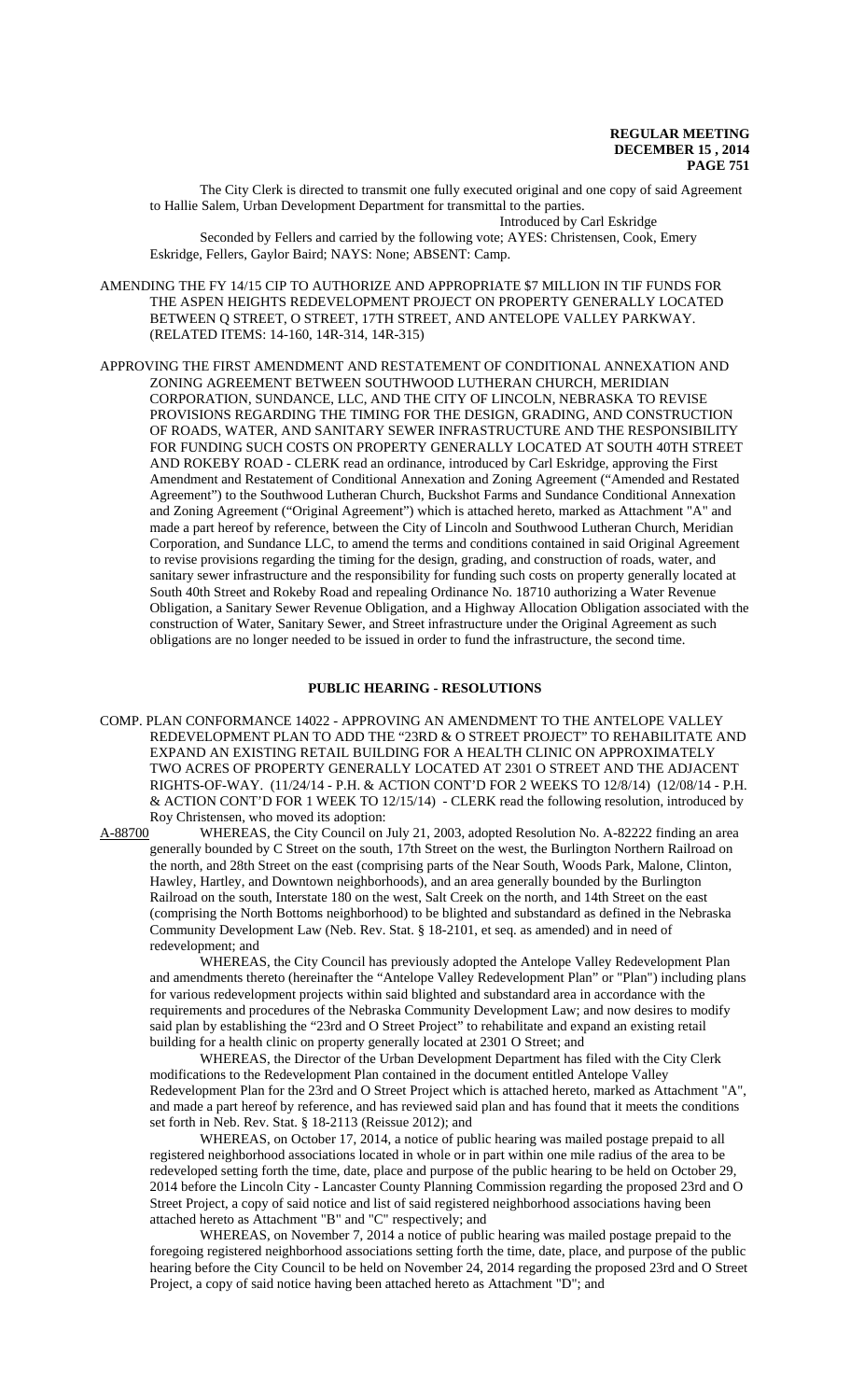WHEREAS, on November 7, 2014 and November 14, 2014 a Notice of Public Hearing was published in the Lincoln Journal Star newspaper, setting the time, date, place and purpose of the public hearing to be held on November 24, 2014 regarding the proposed 23rd and O Street Project for said blighted and substandard area, a copy of such notice having been attached hereto and marked as Attachment "E"; and

WHEREAS, said proposed Amendments to the Antelope Valley Redevelopment Plan to add the 23rd and O Street Project, have been submitted to the Lincoln-Lancaster County Planning Commission for review and recommendations, and said Planning Commission on October 29, 2014 found the Plan Amendments to be in conformance with the Comprehensive Plan and recommended approval thereof; and

WHEREAS, on November 24, 2014 in the City Council chambers of the County-City Building, 555 South 10th Street, Lincoln, Nebraska, the City Council held a public hearing relating to the proposed modifications to the Redevelopment Plan and all interested parties were afforded at such public hearing a reasonable opportunity to express their views respecting said proposed modifications to the redevelopment plan; and

WHEREAS, the City Council has duly considered all statements made and materials submitted relating to said proposed modifications to the redevelopment plan.

NOW, THEREFORE, IT IS FOUND AND DETERMINED by the City Council of the City of Lincoln, Nebraska as follows:

1. That the 23rd and O Street Project is described in sufficient detail and is designed with the general purpose of accomplishing a coordinated, adjusted, and harmonious development of the City and its environs which will promote the general health, safety and welfare, the sound design and arrangement, the wise and efficient expenditure of public funds, and the prevention of the recurrence of unsanitary or unsafe dwelling accommodations or conditions of blight.

2. That incorporating the 23rd and O Street Project into the Redevelopment Plan is feasible and in conformity with the general plan for the development of the City of Lincoln as a whole and said Plan is in conformity with the legislative declarations and determinations set forth in the Community Development Law.

3. That the substandard and blighted conditions in the 23rd and O Street Project area are beyond remedy and control solely by regulatory process and the exercise of police power and cannot be dealt with effectively by the ordinary operations or private enterprise without the aids provided by the Community Development law, specifically including Tax Increment Financing.

4. That elimination of said substandard and blighted conditions under the authority of the Community Development Law is found to be a public purpose and in the public interest.

5. That the 23rd and O Street Project would not be economically feasible without the use of tax-increment financing.

6. That the costs and benefits of the redevelopment activities, including costs and benefits to other affected political subdivisions, the economy of the community, and the demand for public and private services have been analyzed by the City Council as the governing body for the City of Lincoln and have been found to be in the long-term best interest of the City of Lincoln.

NOW, THEREFORE, BE IT RESOLVED by the City Council of the City of Lincoln, Nebraska:

1. That the document entitled "Antelope Valley Redevelopment Plan for the 23rd and O Street Project" attached hereto as Attachment "A", establishing and adding the 23rd and O Street Project, is hereby accepted and approved by the City Council as the governing body for the City of Lincoln.

2. That the Urban Development Director, or his authorized representative, is hereby authorized and directed to take all steps necessary to implement the provisions of said Redevelopment Plan as they relate to the above-described modifications.

3. That the Redevelopment Project Area for the 23rd and O Street Project as described and depicted in the Plan Amendments is the Redevelopment Project Area comprising the property to be included in the area subject to the tax increment provision authorized in the Nebraska Community Development Law.

4. That the Finance Director is hereby authorized and directed to cause to be drafted and submitted to the City Council any appropriate ordinances and documents needed for the authorization to provide necessary funds including Community Improvement Financing in accordance with the Community Development Law to finance related necessary and appropriate public acquisitions, improvements, and other activities set forth in said Plan Amendment to the Antelope Valley Redevelopment Plan. Introduced by Roy Christensen

Seconded by Eskridge and carried by the following vote; AYES: Christensen, Cook, Emery, Eskridge, Fellers, Gaylor Baird; NAYS: None; ABSENT: Camp.

APPROVING AN AMENDMENT TO THE ANNEXATION AGREEMENT BETWEEN THE CITY OF LINCOLN AND COUNTRY MEADOWS HOMEOWNERS ASSOCIATION, INC. REGARDING THE RECONSTRUCTION OF ROADWAYS WITHIN THE COUNTRY MEADOWS SUBDIVISION - CLERK read the following resolution, introduced by Carl Eskridge, who moved its adoption:

A-88701 WHEREAS, the City of Lincoln, Nebraska and the Country Meadows Homeowners Association, Inc. entered into an Agreement regarding the Annexation of Country Meadows Subdivision including Country Meadows 1st Addition, Country Meadows 2nd Addition, and Country Meadows 3rd Addition which Agreement was approved by City Council Resolution No. A-76688 on April 10, 1995; and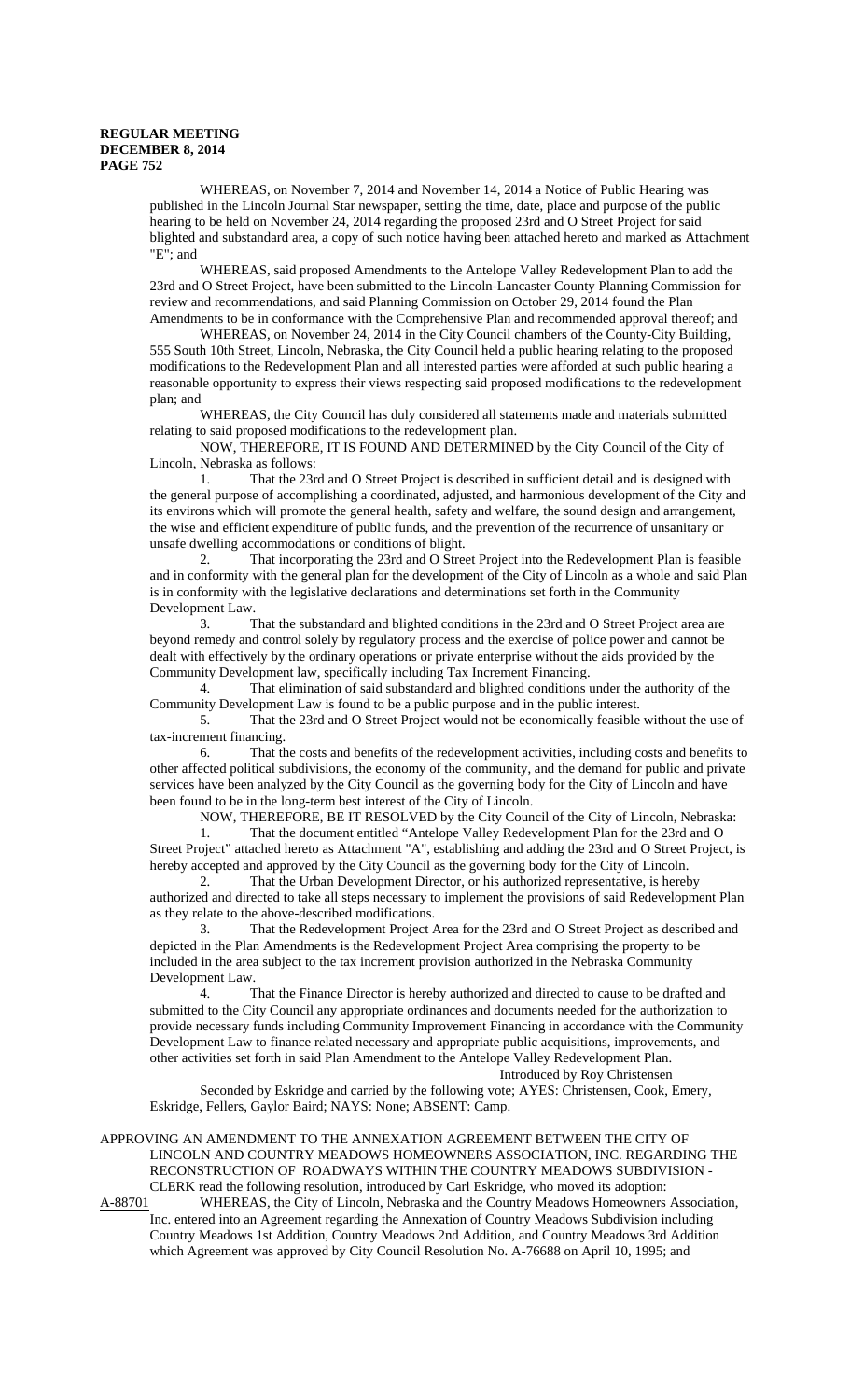WHEREAS, the Country Meadows Homeowners Association has petitioned the City of Lincoln requesting the creation of an assessment district for the purpose of reconstructing the paved roadways within Country Meadows 1st, 2nd, and 3rd Additions due to the severe deterioration; and

WHEREAS, the creation of an assessment district to accomplish the reconstruction of the paved roadways was solely at the City's option pursuant to the terms of the parties' original Annexation Agreement; and

WHEREAS, the City and the Country Meadows Homeowners Association have agreed that the reconstruction of the roadways should be accomplished through an amendment to the parties' Annexation Agreement previously approved by the City Council rather than through the creation of an assessment district; and

WHEREAS, the attached amendment to the Annexation Agreement between the City of Lincoln and the Country Meadows Homeowners Association, Inc. represents the understandings of the parties regarding the method by which the roadways within the Country Meadows Subdivision shall be reconstructed.

NOW, THEREFORE, BE IT RESOLVED by the City Council of the City of Lincoln, Nebraska: That the "Amendment to the Agreement Regarding Annexation of Country Meadows" which is attached hereto, marked as Attachment "A" and made a part hereof by reference, is hereby approved, and the Mayor is authorized to execute the same on behalf of the City of Lincoln.

The City Clerk is directed to return one fully executed copy of said Agreement to Roger Figard, City Engineer, for transmittal to Steve Clymer, President of the Country Meadows Homeowners Association and further to transmit copies of the fully executed Agreement to the Director of Public Works and Utilities, the Planning Director, and the City Attorney.

Introduced by Carl Eskridge

Seconded by Christensen and carried by the following vote; AYES: Christensen, Cook, Emery, Eskridge, Fellers, Gaylor Baird; NAYS: None; ABSENT: Camp.

### APPROVING A CONTRACT BETWEEN THE CITY OF LINCOLN AND CONTINUUM EMPLOYEE ASSISTANCE TRAINING CONSULTING FOR EMPLOYEE ASSISTANCE PROGRAM SERVICES FOR A THREE-YEAR PERIOD FROM JANUARY 1, 2015 THROUGH DECEMBER 31, 2017 -

CLERK read the following resolution, introduced by Carl Eskridge, who moved its adoption:

A-88702 WHEREAS, there are employees working for the City of Lincoln who may, from time to time, experience problems which affect job performance; and

WHEREAS, Continuum Employee Assistance has established programs of assessment and referral in areas such as alcohol abuse, family, marital, emotional, financial, and legal concerns; and

WHEREAS, it is in the best interest of the employees of the City of Lincoln to have available to them the program of assisting and rehabilitating those employees who may have personal problems affecting job performance.

NOW, THEREFORE, BE IT RESOLVED by the City Council of the City of Lincoln, Nebraska: That the attached contract by and between the City of Lincoln and Continuum Employee Assistance - Training - Consulting for a term of January 1, 2015 through December 31, 2017, is hereby accepted and approved on behalf of the City and the Mayor is hereby authorized to execute said contract on behalf of the City and to bind the City pursuant to the terms and conditions contained in the said contract.

BE IT FURTHER RESOLVED that the fees for the services provided by Continuum Employee Assistance, pursuant to the terms and conditions of the contract, shall be \$70,686 for 2015, \$70,686 for 2016, and \$70,686 for 2017, all as set forth in the contract between the parties. The fee for HelpNet Services shall be \$3.00 per employee per year based on the employee count at the start of each year. The fee for 2015 is \$5,964.00.

#### Introduced by Carl Eskridge

Seconded by Christensen and carried by the following vote; AYES: Christensen, Cook, Emery, Eskridge, Fellers, Gaylor Baird; NAYS: None; ABSENT: Camp.

APPROVING AN AGREEMENT BETWEEN THE CITY OF LINCOLN AND WESTERN PATHOLOGY CONSULTANTS, INC. FOR DRUG AND ALCOHOL TESTING SERVICES FOR THE PERIOD OF JANUARY 1, 2015 THROUGH DECEMBER 31, 2017 - CLERK read the following resolution, introduced by Carl Eskridge, who moved its adoption:

A-88703 WHEREAS, the City of Lincoln desires to enter into a contract with Western PathologyConsultants, Inc. to perform drug and alcohol testing services; and

WHEREAS, said contract will involve the expenditure of money from appropriations of more than one fiscal year and Article VII, Section 3 of the Charter of the City of Lincoln provides that no such expenditure of money from appropriations of more than one year shall be valid unless approved by resolution of the Council.

NOW, THEREFORE, BE IT RESOLVED by the City Council of the City of Lincoln, Nebraska: That a contract between the City of Lincoln and Western Pathology Consultants, Inc. for drug and alcohol testing services upon the terms and conditions as set out in said Agreement which is attached hereto as Attachment "A" is hereby approved and the Mayor is authorized to execute the same on behalf of the City.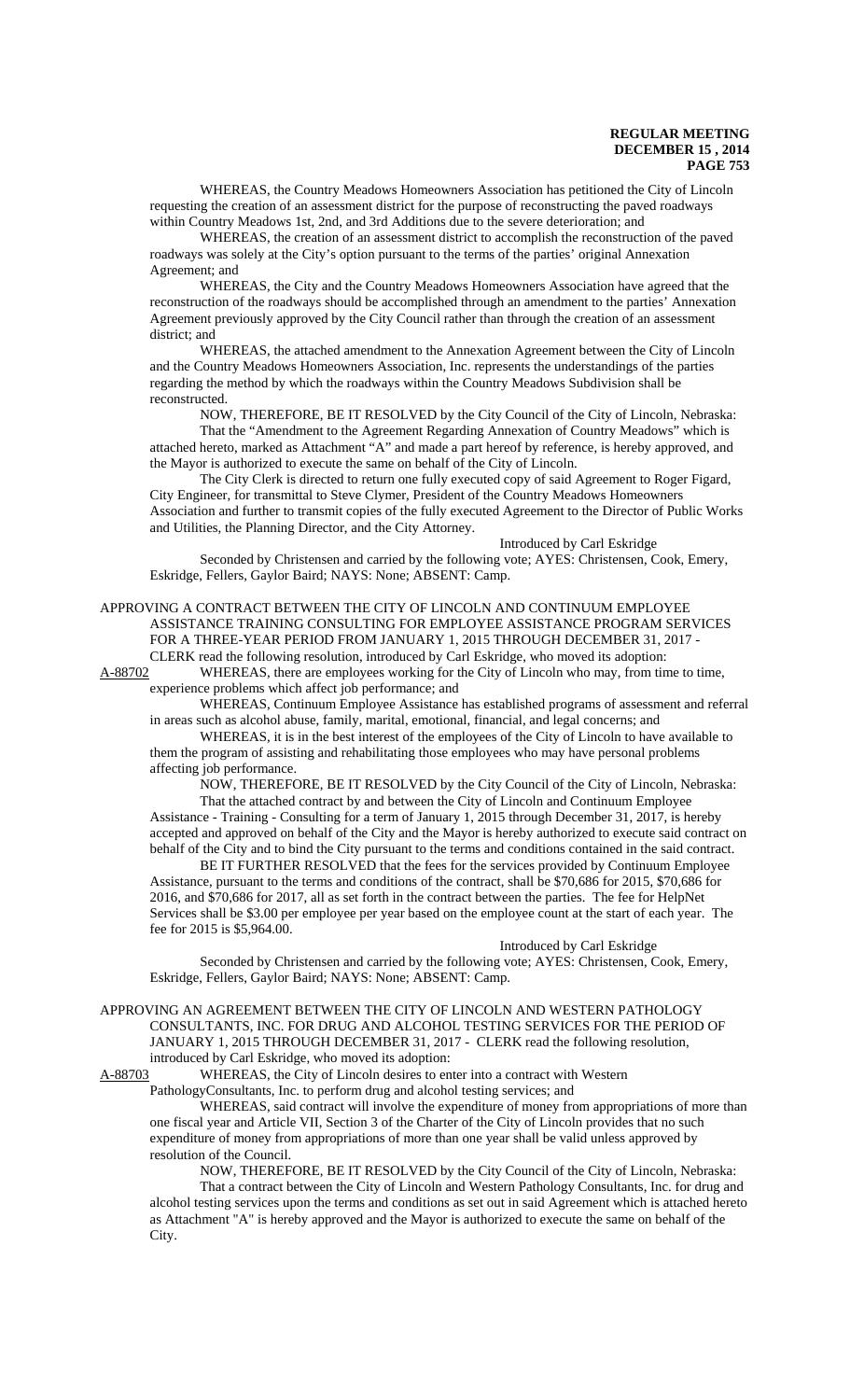The City Clerk is directed to return one fully executed copy of this resolution and the Agreements to the Personnel Department for transmittal to Western Pathology Consultants, Inc.

Introduced by Carl Eskridge Seconded by Christensen and carried by the following vote; AYES: Christensen, Cook, Emery, Eskridge, Fellers, Gaylor Baird; NAYS: None; ABSENT: Camp.

APPROVING HOLT ENTERPRISES LLC DBA PAUL'S PUB AS A KENO SATELLITE SITE AT 5250 CORNHUSKER HIGHWAY - CLERK read the following resolution, introduced by Carl Eskridge, who moved its adoption:

A-88704 WHEREAS, the City of Lincoln and the County of Lancaster, Nebraska have entered into an Interlocal Agreement for the purpose of providing for a joint City-County keno lottery; and

WHEREAS, the City has entered into a contract for the operation of a keno type lottery with EHPV Lottery Services, LLC, a Nebraska limited liability company; and

WHEREAS, Section 5 of the Interlocal Agreement and Section 3(b) of the Keno Contract grant the City the authority to approve all satellite locations within the corporate limits of Lincoln; and

WHEREAS, all requirements under the Interlocal Agreement and the Keno Contract governing the establishment and location of keno satellite sites have been met.

NOW, THEREFORE, BE IT RESOLVED by the City Council of the City of Lincoln, Nebraska that a keno satellite site is hereby authorized at the location of Holt Enterprises LLC dba Paul's Pub, 5250 Cornhusker Highway, Lincoln, NE 68504.

The City Clerk is directed to return an executed copy of this Resolution to Paul's Pub, 5250 Cornhusker Highway, Lincoln, NE 68504.

Introduced by Carl Eskridge

Seconded by Christensen and carried by the following vote; AYES: Christensen, Cook, Emery, Eskridge, Fellers, Gaylor Baird; NAYS: None; ABSENT: Camp.

ACCEPTING THE REPORT OF NEW AND PENDING CLAIMS AGAINST THE CITY AND APPROVING DISPOSITION OF CLAIMS SET FORTH FOR THE PERIOD OF NOVEMBER 1 - 30, 2014 - CLERK

read the following resolution, introduced by Carl Eskridge, who moved its adoption:<br>A-88705 BE IT RESOLVED by the City Council of the City of Lincoln, Nebraska: BE IT RESOLVED by the City Council of the City of Lincoln, Nebraska:

That the claims listed in the attached report, marked as Exhibit "A", dated December 1, 2014, of various new and pending tort claims filed against the City of Lincoln with the Office of the City Attorney or the Office of the City Clerk, as well as claims which have been disposed of, are hereby received as required by Neb. Rev. Stat. § 13-905 (Reissue 1997). The dispositions of claims by the Office of the City Attorney, as shown by the attached report, are hereby approved:

ALLOWED/SETTLED CLAIMS None Brian Dolph \$1,087.50 Helen Donlan 489.42

WITHDRAWN CLAIM Cheever Construction \$85,526.00

The City Attorney is hereby directed to mail to the various claimants listed herein a copy of this resolution which shows the final disposition of their claim.

Introduced by Carl Eskridge

Seconded by Christensen and carried by the following vote; AYES: Christensen, Cook, Emery, Eskridge, Fellers, Gaylor Baird; NAYS: None; ABSENT: Camp.

# A RESOLUTION TO ESTABLISH THE MAYOR'S BASE SALARY AT \$83,000 FOR 2015/16 AND THEREAFTER TO ADJUST THE BASE SALARY BY THE CPI-U FOR EACH SUCCEEDING YEAR - CLERK read the following resolution, introduced by Carl Eskridge, who moved its adoption:

A-88706 A RESOLUTION establishing the annual salary of the Mayor for the mayoral term commencing May 18, 2015, and to clarify benefits available to the Mayor.

WHEREAS, the City Council for the City of Lincoln, Nebraska, on September 22, 2010, adopted Resolution No. A-86019 establishing the annual salary and various benefits of the Mayor of the City of Lincoln commencing with the mayoral term of May 16, 2011; and

WHEREAS, it is necessary to establish the annual salary of the Mayor and to amend Resolution No. A-86019 to re-establish health and dental insurance benefits available to the Mayor of the City of Lincoln; and

WHEREAS, Article IV, Section 7 of the Charter of the City of Lincoln provides that the annual salary for the Mayor for each term of office shall be established by resolution of the City Council adopted not later than the first day of January immediately preceding the beginning of a new mayoral term of office. NOW, THEREFORE, BE IT RESOLVED by the City Council of the City of Lincoln, Nebraska as

follows:

That the City Council does, by this Resolution, desire to establish the annual salary of the Mayor for the mayoral term of office to commence May 18, 2015, and finds that a graduated increase in the annual salary of the Mayor during the term of office is appropriate and that the annual salary of the Mayor for the mayoral term of office commencing May 18, 2015, be and the same is hereby established as follows: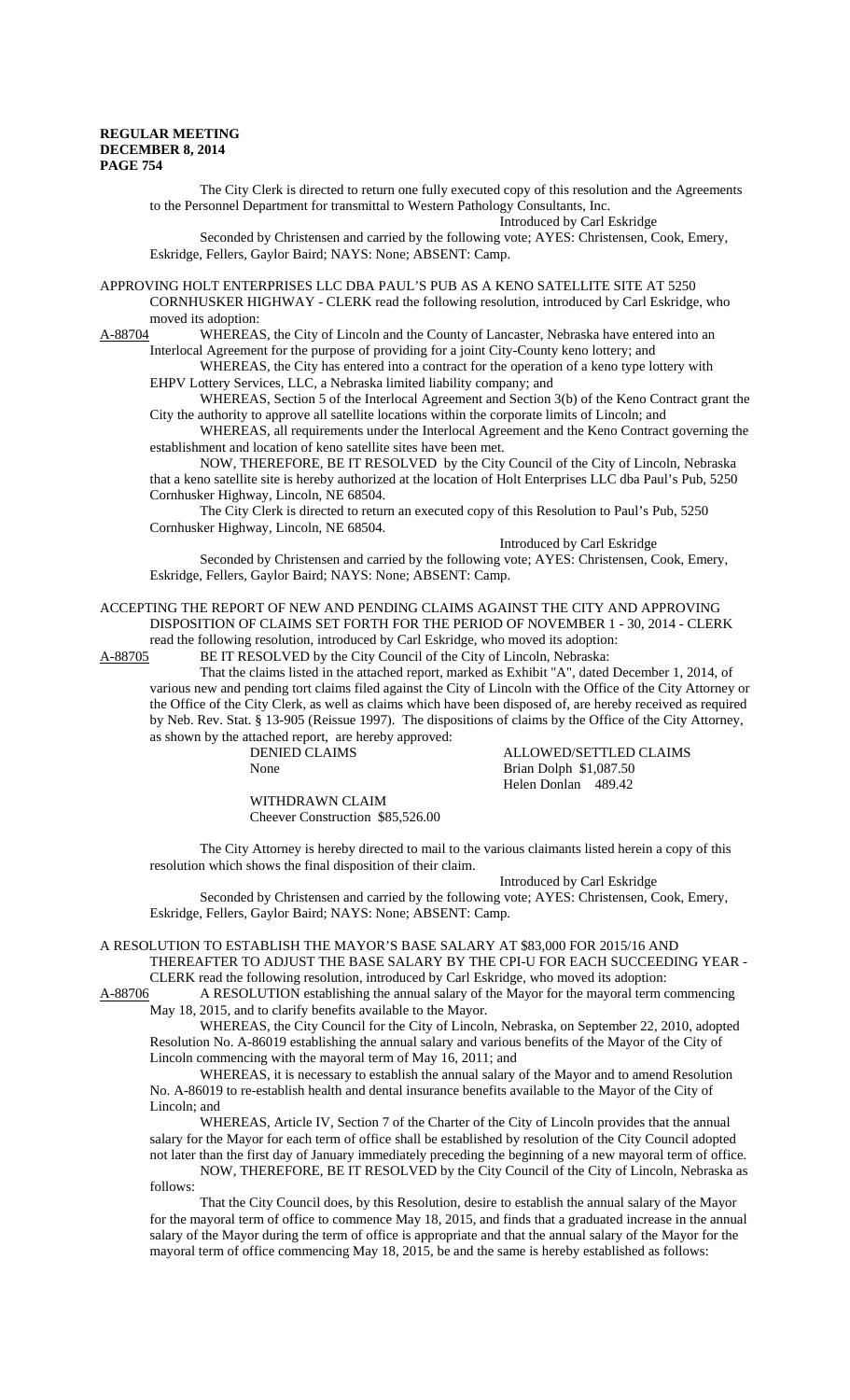1. The Mayor shall receive a base salary of \$83,000.00 commencing on May 18, 2015. The annual salary shall be adjusted by the percentage change (if it is an increase) in the U.S. Consumer Price Index for all urban consumers (CPI-U) for All Items for the prior calendar year in an amount not to exceed 5% for each succeeding year of the mayoral term of office. Such salary shall be paid bi-weekly during the mayoral term at such intervals as have been established for the regular bi-weekly payroll of the City of Lincoln. 2. The graduated increase in the annual salary of the Mayor established herein shall remain in effect for succeeding mayoral terms in the event no subsequent resolution is adopted by a future City Council.

3. In addition to the base salary established above, the City shall:

(a) Contribute, on a monthly basis, a sum equal to 6% of the Mayor's base salary to the account of the Mayor in the City of Lincoln Retirement Plan for Unclassified Department Heads and further to provide that the Mayor shall be required to make a mandatory employee contribution of 6% on a monthly basis of his or her base salary to be eligible to receive the City's 6% contribution to the City of Lincoln Retirement Plan for Unclassified Department Heads.

(b) The City will pay the full annual premium on a \$50,000 policy of term life insurance, insuring the life of the Mayor during the term of office.

(c) The City will contribute to the monthly cost of coverage under the City's group health and dental insurance plans such amounts, depending on coverage selected, that are equivalent to the City's contribution made on behalf of members of the DSS Pay Plan.

(d) The City will contribute \$25.00 per pay period to the Post Employment Health Plan for t he benefit of the Mayor.

Introduced by Carl Eskridge

Seconded by Christensen and carried by the following vote; AYES: Christensen, Cook, Emery, Eskridge, Fellers, Gaylor Baird; NAYS: None; ABSENT: Camp.

ASSESSING THE COSTS INCURRED FOR CUTTING, CLEARING AND REMOVING WEEDS AGAINST THE VARIOUS BENEFITTED PROPERTIES FOR THE PERIOD OF JANUARY 1, 2014 THROUGH DECEMBER 31, 2014 - CLERK read the following resolution, introduced by Carl Eskridge, who moved its adoption:

A-88707 BE IT RESOLVED by the City Council of the City of Lincoln, Nebraska:

That the costs for cutting, clearing, and removing weeds and other worthless vegetation as shown on the attached Weed Assessment Tax Report for January 1, 2014 through December 31, 2014 be and the same are hereby assessed against the properties set opposite each amount, as shown on Attachment A. Introduced by Carl Eskridge

Seconded by Christensen and carried by the following vote; AYES: Christensen, Cook, Emery, Eskridge, Fellers, Gaylor Baird; NAYS: None; ABSENT: Camp.

## APPROVING A CONTRACT AGREEMENT BETWEEN THE CITY OF LINCOLN AND GILLIG CORPORATION FOR THE ANNUAL SUPPLY OF TRANSIT BUS TRANSMISSION REBUILD - STARTRAN, PURSUANT TO BID NO. 14-205, FOR A TWO YEAR TERM WITH THE OPTION TO RENEW FOR ONE ADDITIONAL TWO YEAR TERM - CLERK read the following resolution, introduced by Carl Eskridge, who moved its adoption:

A-88708 BE IT RESOLVED by the City Council of the City of Lincoln, Nebraska:

That the attached Contract Agreement between the City of Lincoln and Gillig Corporation for the annual supply of Transit Bus Transmission Rebuild - StarTran, pursuant to Bid No. 14-205, for a two year term with the option to renew for one additional two year term, upon the terms as set forth in said Contract Agreement, is hereby approved and the Mayor is authorized to execute the same on behalf of the City of Lincoln.

#### Introduced by Carl Eskridge

Seconded by Christensen and carried by the following vote; AYES: Christensen, Cook, Emery, Eskridge, Fellers, Gaylor Baird; NAYS: None; ABSENT: Camp.

# **ORDINANCES - 3RD READING & RELATED RESOLUTIONS (as required)**

APPROVING A REAL ESTATE SALES AGREEMENT BETWEEN THE CITY OF LINCOLN AND ANDERSON HOMES, INC. AUTHORIZING THE SALE OF FOUR LOTS OF CITY OWNED SURPLUS PROPERTY GENERALLY LOCATED 2601, 2531, 2521, AND 2511 NW 52ND STREET - CLERK read an ordinance, introduced by Jonathan Cook, approving a Real Estate Sales Agreement between the City of Lincoln and Anderson Homes, Inc. authorizing the sale of four lots of City owned property generally located at 2601, 2531, 2521, and 2511 NW 52nd Street, Lincoln, Nebraska, the third time.

COOK Moved to pass the ordinance as read.

Seconded by Fellers and carried by the following vote; AYES: Christensen, Cook, Emery, Eskridge, Fellers, Gaylor Baird; NAYS: None; ABSENT: Camp.

The ordinance, being numbered **#20118**, is recorded in Ordinance Book #29, Page .

TEXT AMENDMENT 14015 - REPEALING SECTION 27.67.075 OF THE LINCOLN MUNICIPAL CODE ELATING TO PARKING IN THE CAPITOL ENVIRONS DISTRICT TO ALLOW THE PARKING IN THE CAPITOL ENVIRONS DISTRICT TO BE DETERMINED BY THE UNDERLYING ZONING DISTRICT - CLERK read an ordinance, introduced by Jonathan Cook, repealing Section 27.67.075 of the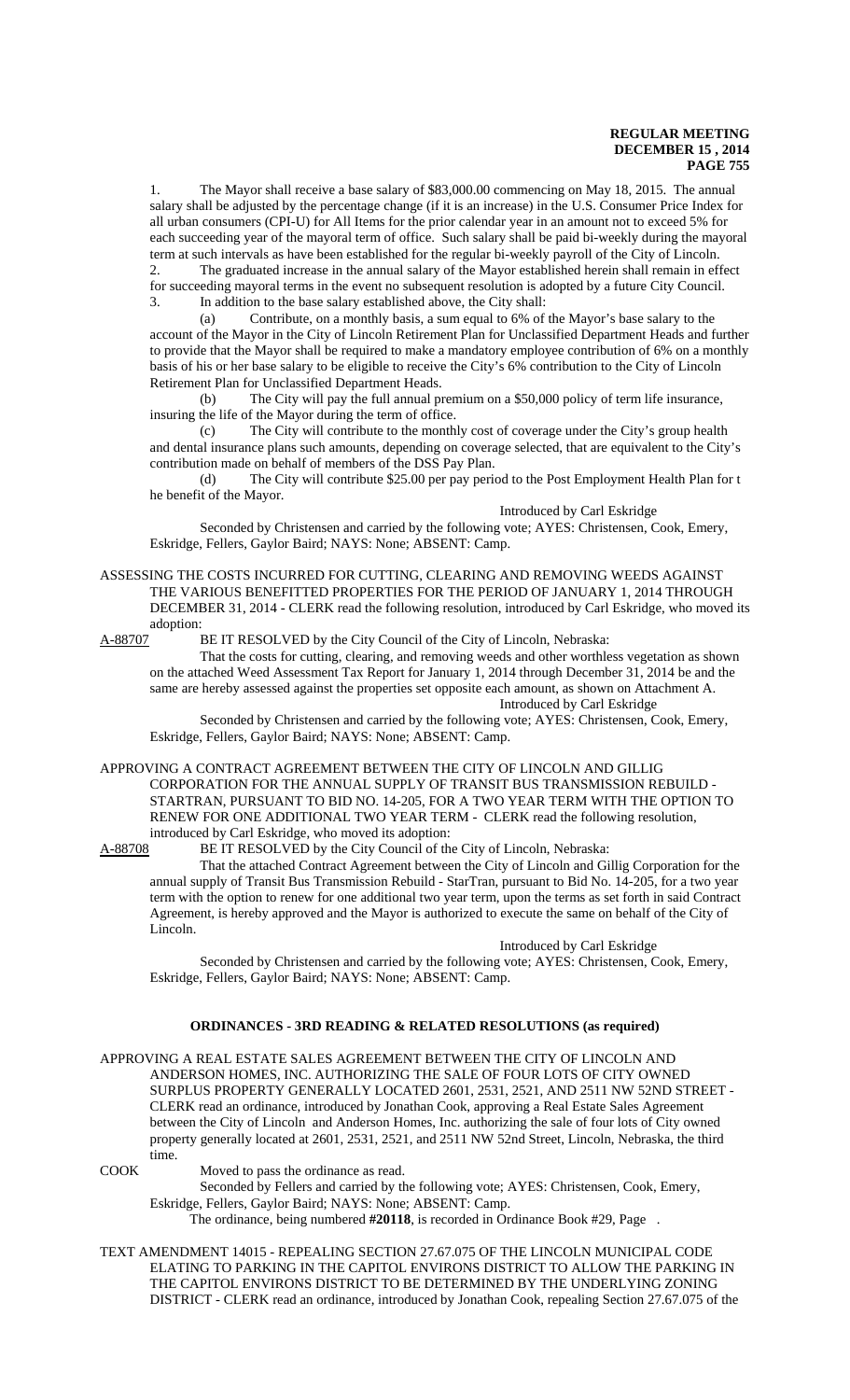Lincoln Municipal Code relating to Parking in the Capitol Environs District to allow the parking in the Capitol Environs District to be determined by the underlying zoning district, the third time.

COOK Moved to pass the ordinance as read.

Seconded by Fellers and carried by the following vote; AYES: Christensen, Cook, Emery, Eskridge, Fellers, Gaylor Baird; NAYS: None; ABSENT: Camp.

The ordinance, being numbered **#20119**, is recorded in Ordinance Book #29, Page .

TEXT AMENDMENT 14016 - AMENDING SECTION 27.62.140 OF THE LINCOLN MUNICIPAL CODE RELATING TO THE HEAVY COMMERCIAL SERVICES USE GROUP TO ALLOW MINI-WAREHOUSES AS A CONDITIONAL USE IN THE B-5 PLANNED REGIONAL BUSINESS DISTRICT - CLERK read an ordinance, introduced by Jonathan Cook, amending Section 27.62.140 of the Lincoln Municipal Code relating to the Heavy Commercial Services Use Group to allow mini-warehouses as a conditional use in the B-5 Planned Regional Business District; and repealing Section 27.62.140 of the Lincoln Municipal Code as hitherto existing, the third time.

COOK Moved to pass the ordinance as read.

Seconded by Fellers and carried by the following vote; AYES: Christensen, Cook, Emery, Eskridge, Fellers, Gaylor Baird; NAYS: None; ABSENT: Camp.

The ordinance, being numbered **#20120**, is recorded in Ordinance Book #29, Page .

AMENDING THE CHAPTER TITLE OF LINCOLN MUNICIPAL CODE CHAPTER 2.28 AS "HUMAN RESOURCES DEPARTMENT" AND AMENDING SECTIONS 2.28.010, 2.28.020, AND 2.28.030 OF THE LINCOLN MUNICIPAL CODE TO REDESIGNATE THE PERSONNEL DEPARTMENT AS THE HUMAN RESOURCES DEPARTMENT AND THE PERSONNEL DIRECTOR AS THE HUMAN RESOURCES DIRECTOR - CLERK read an ordinance, introduced by Jonathan Cook, amending the chapter title of Lincoln Municipal Code Chapter 2.28 as "Human Resources Department" and amending Sections 2.28.010, 2.28.020, and 2.28.030 of the Lincoln Municipal Code to redesignate the Personnel Department as the Human Resources Department and the Personnel Director as the Human Resources Director; and repealing Sections 2.28.010, 2.28.020, and 2.28.030 of the Lincoln Municipal Code as hitherto existing, the third time.

COOK Moved to pass the ordinance as read.

Seconded by Fellers and carried by the following vote; AYES: Christensen, Cook, Emery, Eskridge, Fellers, Gaylor Baird; NAYS: None; ABSENT: Camp.

The ordinance, being numbered **#20121**, is recorded in Ordinance Book #29, Page .

REPEALING CHAPTER 5.44 OF THE LINCOLN MUNICIPAL CODE, ("SIDEWALKS SNOW REMOVAL AND CLEANING BUSINESSES") RELATING TO PERMITS FOR OPERATING MOTOR-POWERED SNOW REMOVAL OR SIDEWALK CLEANING EQUIPMENT ON SIDEWALKS WITHIN THE CITY - CLERK read an ordinance, introduced by Jonathan Cook, repealing Chapter 5.44 of the Lincoln Municipal Code, ("Sidewalks Snow Removal and Cleaning Businesses") relating to permits for operating motor-powered snow removal or sidewalk cleaning equipment on sidewalks within the city, the third time. COOK Moved to pass the ordinance as read.

Seconded by Fellers and carried by the following vote; AYES: Christensen, Cook, Emery, Eskridge, Fellers, Gaylor Baird; NAYS: None; ABSENT: Camp.

The ordinance, being numbered **#20122**, is recorded in Ordinance Book #29, Page .

# **RECONSIDERATION FOR A TECHNICAL CORRECTION**

ADOPTING THE LINCOLN ELECTRIC SYSTEM ANNUAL BUDGET FOR 2015 TO BECOME EFFECTIVE JANUARY 1, 2015. (Action: 12/08/14) (12/08/14 - Adopted, 7-0; A-88689) - PRIOR to reading:

- COOK Moved to reconsider Resolution A-88689, Bill 14R-278. Seconded by Fellers and carried by the following vote: AYES: Christensen, Cook, Emery,
	- Eskridge, Fellers, Gaylor Baird; NAYS: None; ABSENT: Camp.
- COOK Moved Motion to Amend #1 to amend Bill 14R-278 by dividing the question & considering the Budget Resolution (Bill 14R-278) and the 2014 Credit Facility Ordinance (Bill 14-165) as two separate questions.

Seconded by Fellers and carried by the following vote: AYES: Christensen, Cook, Emery, Eskridge, Fellers, Gaylor Baird; NAYS: None; ABSENT: Camp.

COOK Moved to replace the current resolution with the Amended Resolution.

Seconded by Christensen and carried by the following vote: AYES: Christensen, Cook, Emery, Eskridge, Fellers, Gaylor Baird; NAYS: None; ABSENT: Camp.

CLERK Read the following resolution, introduced by Jonathan Cook, who moved its adoption: A-88689 WHEREAS, under the provisions of Section 4.24.090 of the Lincoln Municipal Code, a proposed annual budget for the operation of the Lincoln Electric System (LES) for 2015 was approved by the LES

Administrative Board at a special Board meeting on October 17, 2014; and

WHEREAS, pursuant to the above-cited code section, a public hearing on the proposed budget was held on November 17, 2014, notice thereof having been published in one issue of the Lincoln Journal Star newspaper published and of general circulation in the City more than five (5) days before such hearing.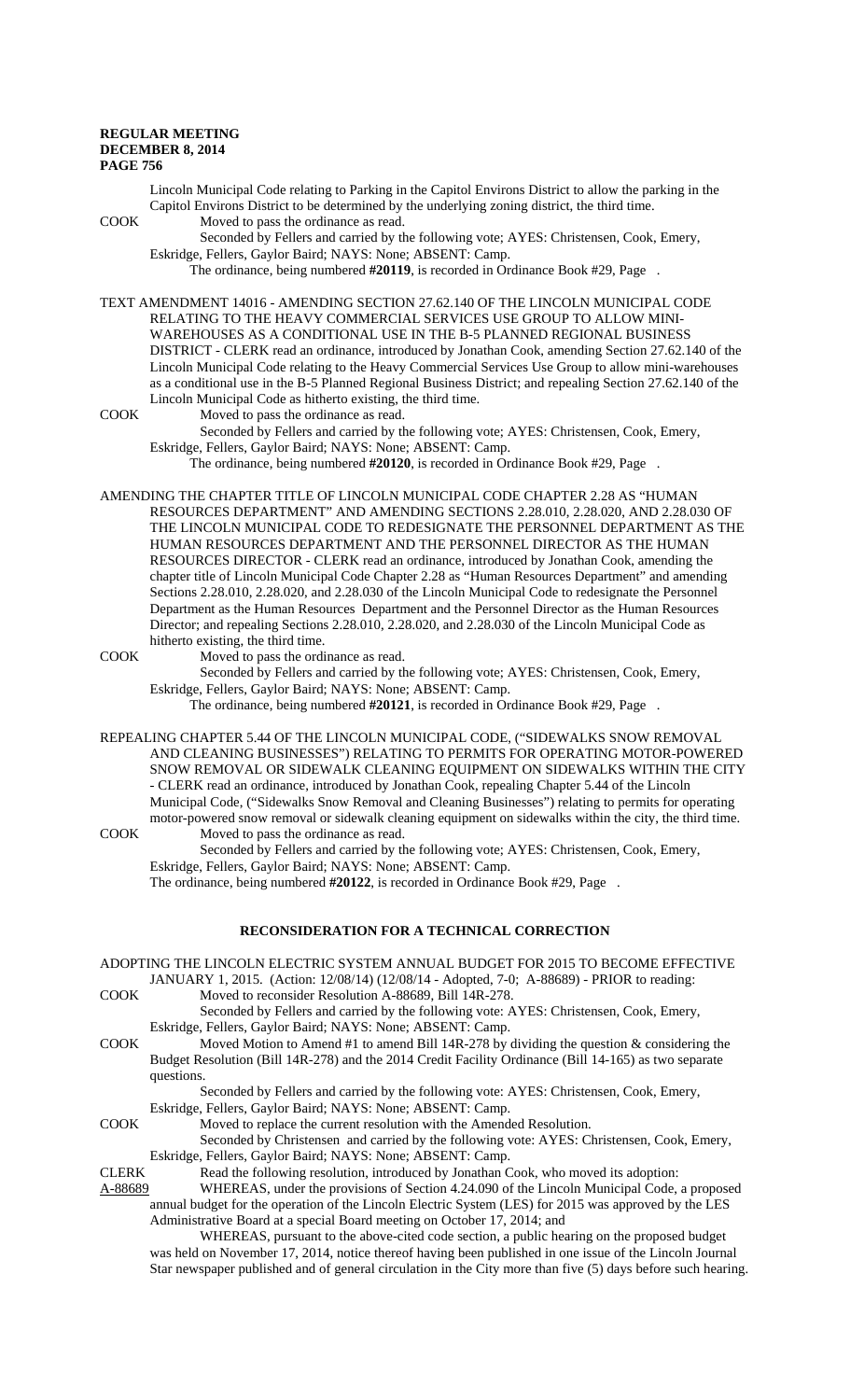NOW, THEREFORE, BE IT RESOLVED by the City Council of the City of Lincoln, Nebraska: 1. That pursuant to the provisions of Section 4.24.090 of the Lincoln Municipal Code, the Lincoln Electric System Annual Budget for the fiscal year beginning January 1, 2015, is hereby adopted, and all funds listed therein are hereby appropriated for the several purposes therein stated.

2. That all money received and any of the aforesaid funds in excess of the estimated balances and receipts set forth in said budget shall be credited to the surplus of such funds.

3. That all monies received and set apart for the operation and maintenance of the Lincoln Electric System and all monies received from any source that are required to be applied to the costs of said operation and maintenance, shall be deposited in the appropriate operation and maintenance account, and paid out upon the order of those persons designated by the LES Administrative Board.That LES is authorized to utilize Governmental Accounting Standards Board (GASB) Statement Number 62 to amortize extended outage costs for Laramie River Station over three years in an amount not to exceed \$3,000,000.

5. That a 2014 supplemental Operating and Capital Appropriation is hereby adopted due to treatment of revenues and expenses related to Southwest Power Pool market activity that may result in the 2014 Budget Authorization being exceeded from increased operating expenses which are offset by increased wholesale revenues.

6. That the City Council approves the "2014 Credit Facility Ordinance" authorizing the issuance of one or more short-term credit facilities in an amount not to exceed \$50,000,000 to fund capital or operating expenses of LES.

7. That by adoption of the Capital Budget, the City Council hereby authorizes the acquisition of all necessary right-of-way, easements, or other interests in land, by purchase if possible, by condemnation if necessary, for those projects included within the Capital Budget.

8. That, to the extent capital improvements of LES are made from LES revenue and other funds, it is intended that the amount of such expenditures, which is not reasonably expected to exceed \$95 million shall be reimbursable to the LES revenue and other funds through the issuance of future electric system revenue bonds, there being no funds of LES or the City reserved, allocated on a long-term basis or otherwise set aside (or reasonably expected to be reserved, allocated on a long-term basis or otherwise set aside) to provide permanent financing for the expenditures related to such expenditures, other than pursuant to the issuance of such electric system revenue bonds, this Resolution being determined to be consistent with the budgetary and financial circumstances of LES and the City as they exist or are reasonably foreseeable on the date hereof. The proper officers of LES shall keep and maintain records at least annually to determine the amount of such excess capital expenditures that may be reimbursed from electric system revenue bond proceeds.

9. There is hereby appropriated all money received from any source as grants or donations received for public purposes.

Introduced by Jonathan Cook

Seconded by Eskridge and carried by the following vote: AYES: Christensen, Cook, Emery, Eskridge, Fellers, Gaylor Baird; NAYS: None; ABSENT: Camp.

FINAL VOTE ON AMENDED RESOLUTION: AYES: Christensen, Cook, Emery, Eskridge, Fellers, Gaylor Baird; NAYS: None; ABSENT: Camp.

- CLERK Read the following ordinance, introduced by Jon Camp, authorizing and providing authority for the administrator of the lincoln electric system to enter into one or more credit agreement(s) and for the issuance of corresponding electric system revenue notes of the city of lincoln, nebraska, in an aggregate principal amount of not to exceed \$50,000,000 from time to time outstanding, covenanting as to the establishment, maintenance, revision and collection of charges and rates for the use and services of said electric system and the application, collection and disbursement of the revenues derived therefrom; limiting the payment of the principal and interest on such notes delivered hereunder solely to the sources specified herein; making various other covenants, agreements and provisions in connection with the forgoing; and providing for severability, the third time.
- FINAL VOTE ON ORDINANCE: AYES: Christensen, Cook, Emery, Eskridge, Fellers, Gaylor Baird; NAYS: None; ABSENT: Camp.

## **ORDINANCES - 1ST READING & RELATED RESOLUTIONS (as required)**

AMENDING CHAPTER 8.14 OF THE LINCOLN MUNICIPAL CODE TO ELIMINATE THE REQUIREMENT FOR SCHOOL AGE CHILD CARE PROGRAMS TO BE REGULATED UNDER LMC 8.14 - CLERK read an ordinance, introduced by Trent Fellers, amending Chapter 8.14 of the Lincoln Municipal Code relating to Child Care Programs by amending Section 8.14.010 to eliminate the requirement for school-age child care programs to be regulated under LMC 8.14, and repealing Section 8.14.010 of the Lincoln Municipal Code as hitherto existing, the first time.

AMENDING CHAPTER 24.38 OF THE LINCOLN MUNICIPAL CODE TO UPDATE THE ONSITE WASTEWATER TREATMENT SYSTEMS AND ADOPT STATE REGULATIONS. (RELATED ITEMS: 14-163, 14R-318) - CLERK read an ordinance, introduced by Trent Fellers, amending Chapter 24.38 of the Lincoln Municipal Code to update the Onsite Wastewater Treatment Systems provisions and adopt related State regulations by amending Section 24.38.020 to update definitions; amending Section 24.38.030 to incorporate state standards and regulations into Chapter 24.38; amending Section 24.38.040 to require a permit to alter an existing system; amending Section 24.38.041 to require the construction of said